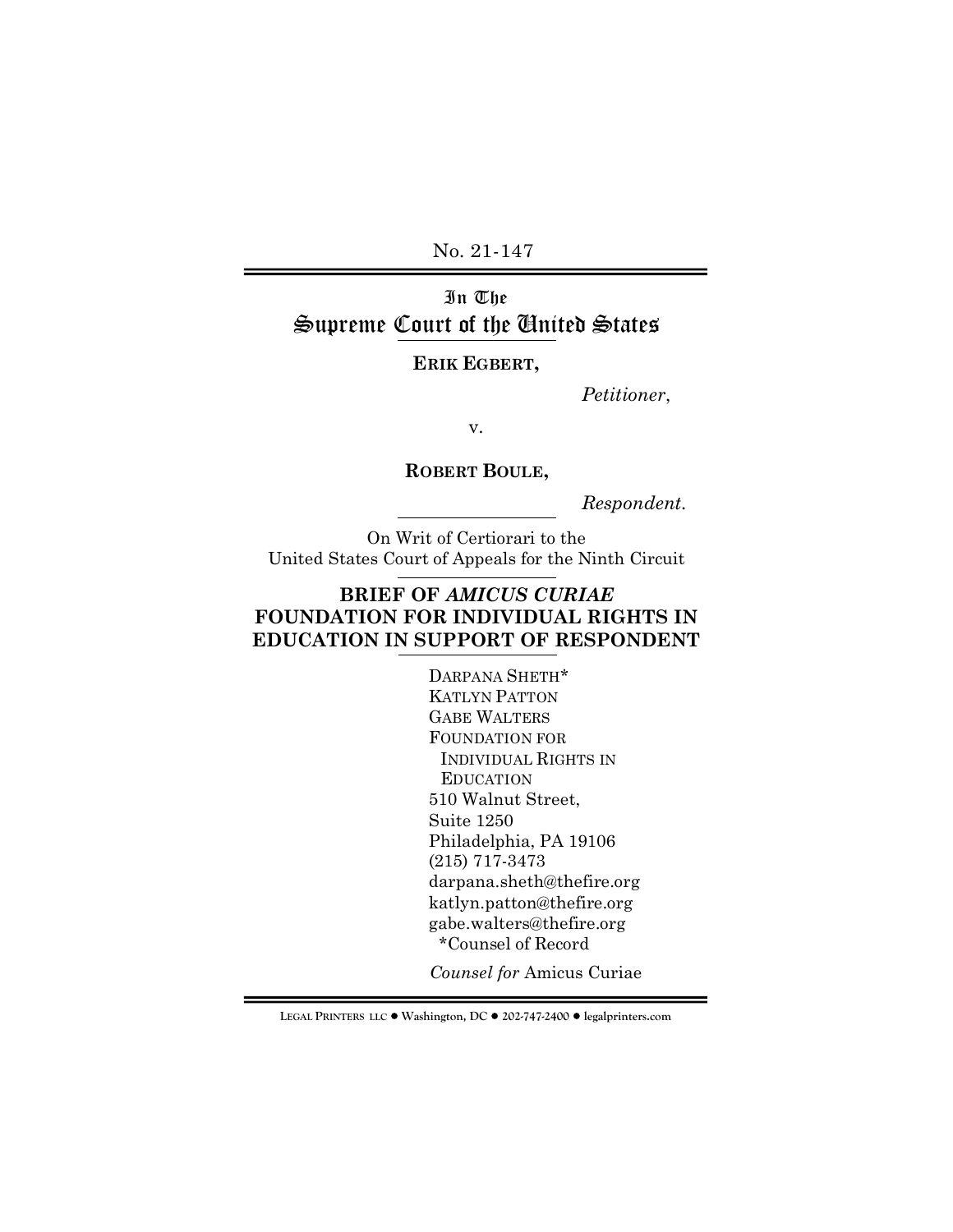# **QUESTIONS PRESENTED**

- <span id="page-1-0"></span>1. Whether a cause of action exists under *Bivens* for First Amendment retaliation claims.
- 2. Whether a cause of action exists under *Bivens* for claims against federal officers engaged in immigration-related functions for allegedly violating a Plaintiff's Fourth Amendment rights.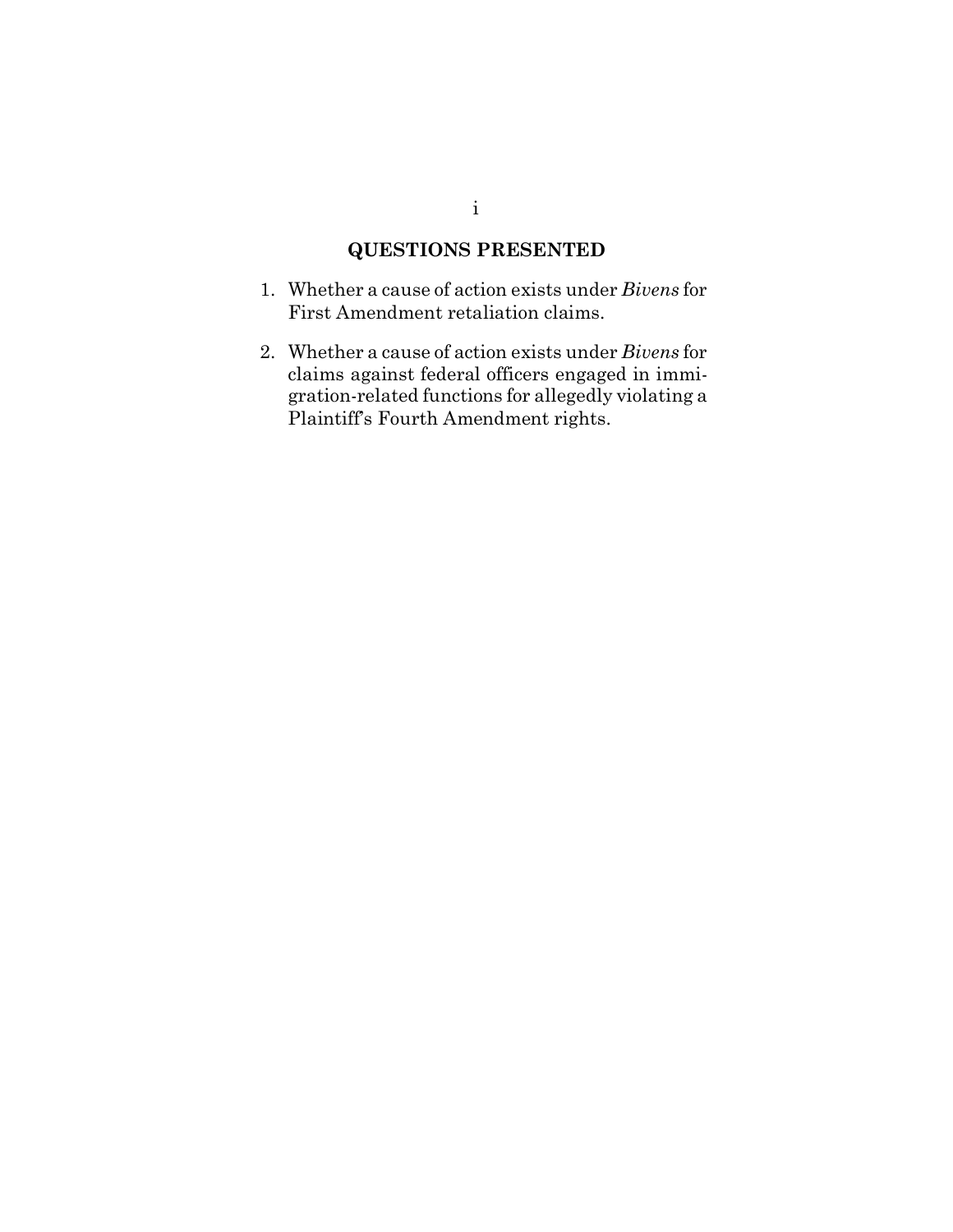# **TABLE OF CONTENTS**

| INTEREST OF AMICUS CURIAE1                                                                           |
|------------------------------------------------------------------------------------------------------|
|                                                                                                      |
|                                                                                                      |
| I. The Unavailability of Damages for First<br><b>Amendment Retaliation By Federal Officials</b>      |
| II. Freedom of Speech Was Fundamental to the                                                         |
| A. Early Americans relied on freedoms of speech                                                      |
| B. The Constitution and Bill of Rights were<br>drafted against the backdrop of the common            |
| III. Retaliation in Violation of the Fundamental<br>Right to Free Speech Is a Proper Bivens Claim 18 |
| A. The Court's current rule does not foreclose<br>a Bivens remedy for First Amendment                |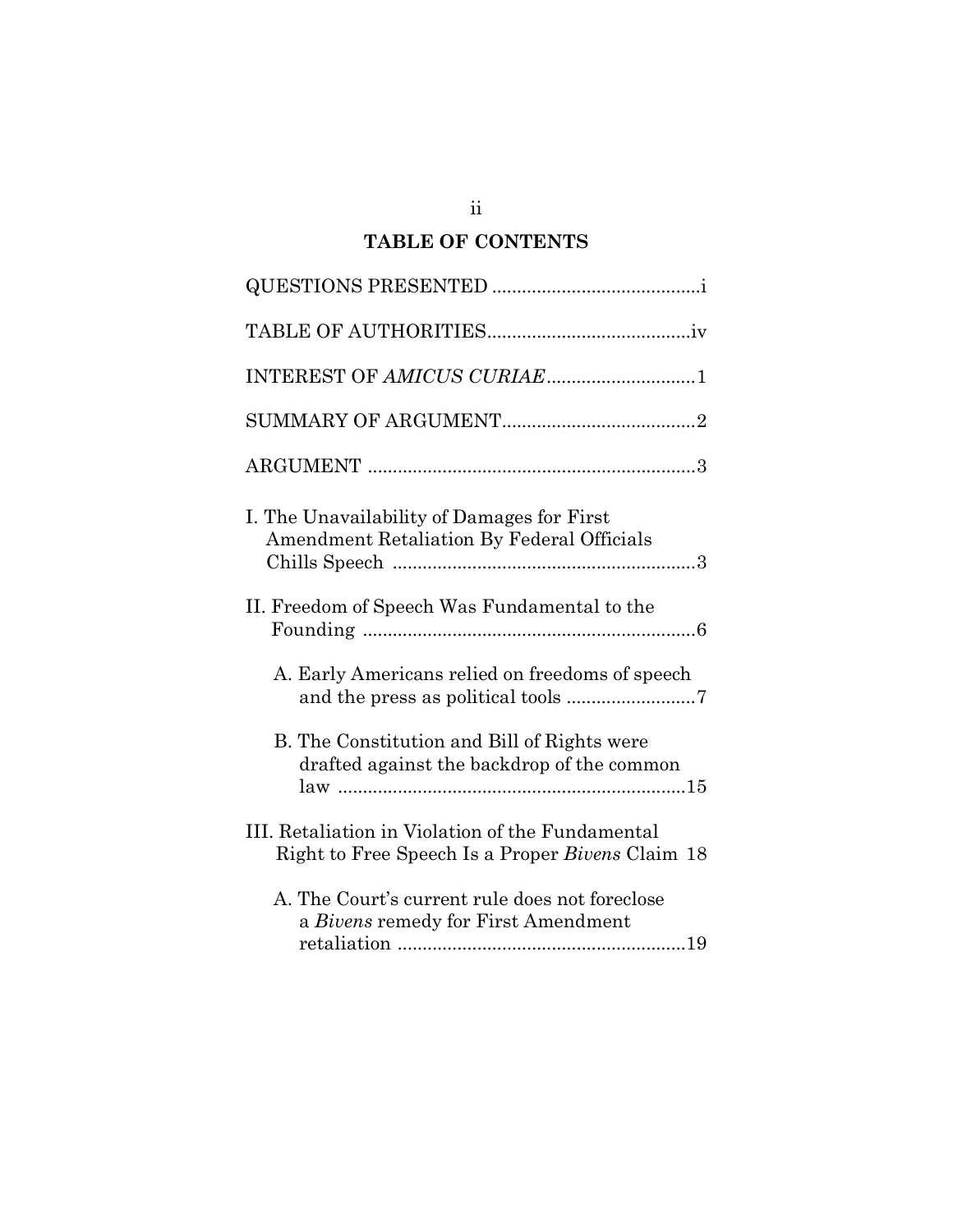<span id="page-3-0"></span>

| B. A damages claim is the only available remedy<br>for past harms to speakers subjected to                                               |
|------------------------------------------------------------------------------------------------------------------------------------------|
| C. Allowing <i>Bivens</i> claims for First Amendment<br>retaliation does not run afoul of the separation                                 |
| D. The judiciary is well-suited to evaluate First<br>Amendment retaliation claims to remedy the<br>deprivation of a fundamental right 29 |
| CONCLUSION                                                                                                                               |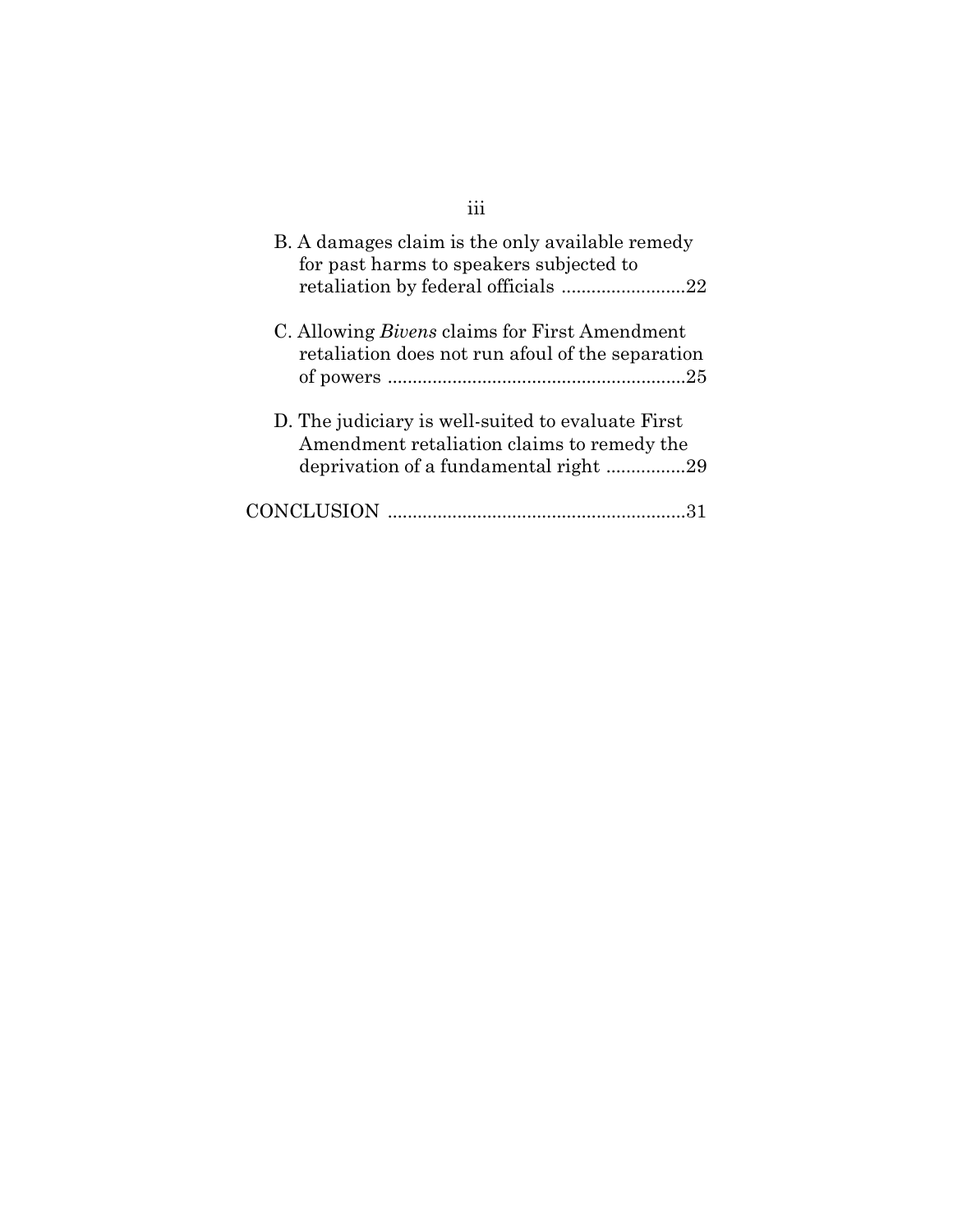# **TABLE OF AUTHORITIES**

# **Cases:**

# **Page(s)**

| Abrams v. United States,                                           |
|--------------------------------------------------------------------|
| Anders v. Cuevas,                                                  |
| Aref v. Lynch,                                                     |
| Bates v. Clark,                                                    |
| Beauharnais v. Illinois,                                           |
| Bennett v. Hendrix,                                                |
| Bennie v. Munn,<br>822 F.3d 392 (8th Cir. 2016)  29, 30            |
| Berger v. New York,                                                |
| Bivens v. Six Unknown Named Agents of Fed.<br>Bureau of Narcotics, |
| Boule v. Egbert,<br>998 F.3d 370 (9th Cir. 2021)  19, 25, 27       |

iv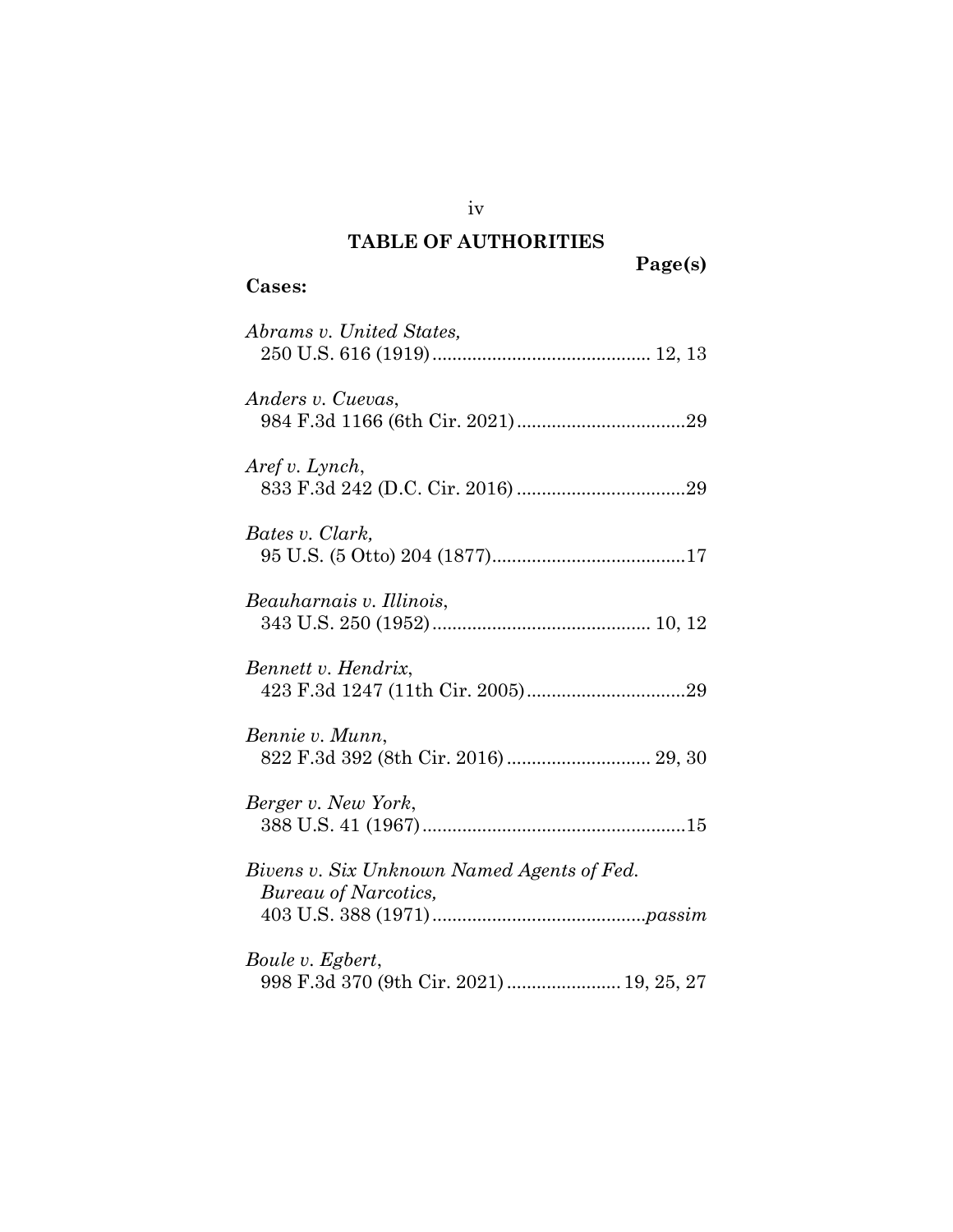| Brandenburg v. Ohio,                                             |
|------------------------------------------------------------------|
| Bridges v. Gilbert,                                              |
| Brown v. Jones Cnty. Junior Coll.,                               |
| Carlson v. Green,                                                |
| Cox v. Warwick Valley Cent. Sch. Dist.,                          |
| Crawford-El v. Britton,                                          |
| Davis v. Gray,<br>83 U.S. (16 Wall.) 203 (1872)  16-17           |
| Davis v. Passman,                                                |
| D.B. v. Esposito,                                                |
| Dyer v. Smith,<br>No. 3:19-cv-921, 2021 WL 694811 (E.D. Va. Feb. |
| Entick v. Carrington,                                            |

v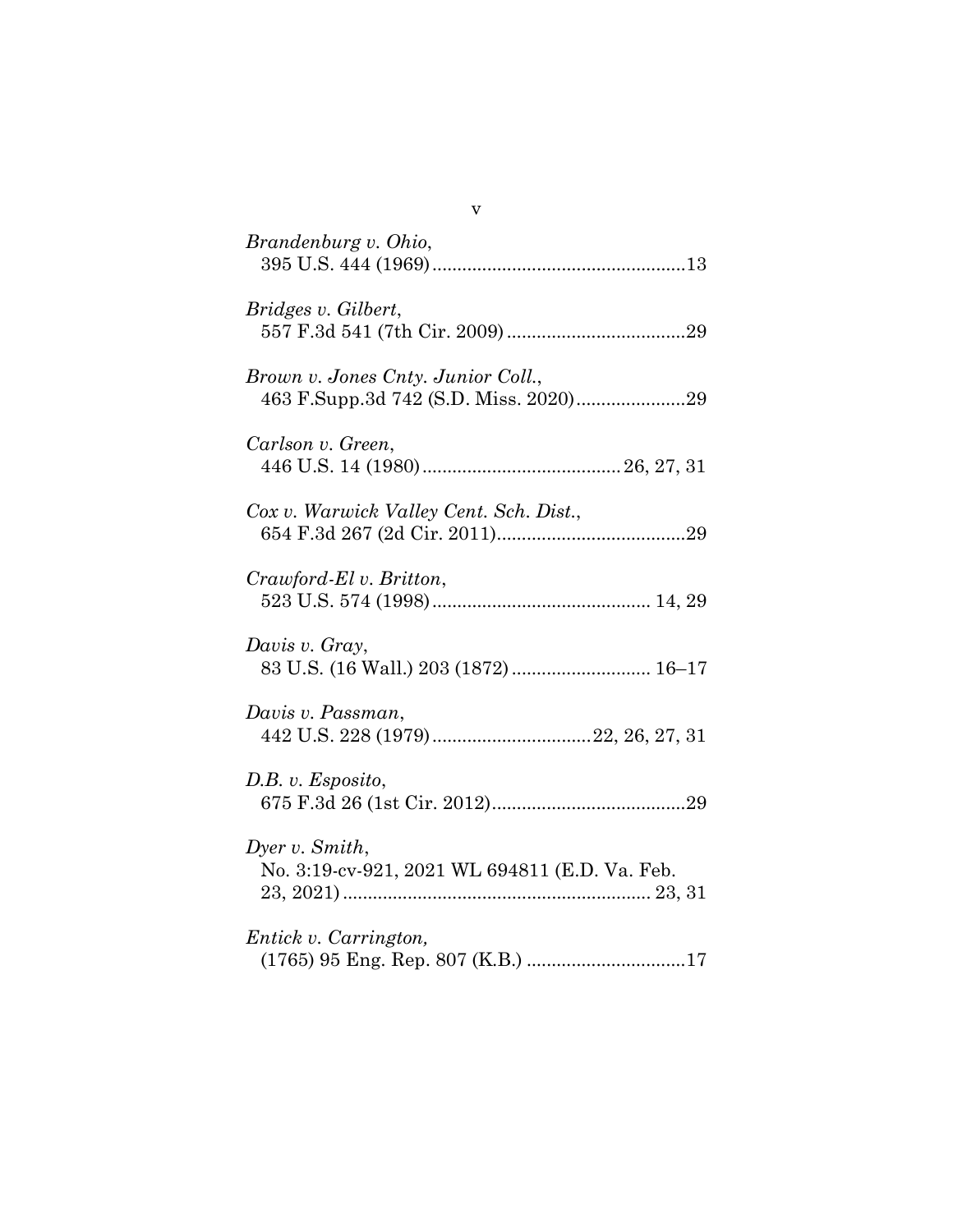| Erie Railroad Co. v. Tompkins,                                                          |
|-----------------------------------------------------------------------------------------|
| Harlow v. Fitzgerald,                                                                   |
| Hartman v. Moore,                                                                       |
| Hernandez v. Mesa,<br>140 S. Ct. 735 (2020)19–20, 22, 26, 29                            |
| Himmelreich v. Federal Bureau of Prisons,<br>No. 4:10CV2404, 2019 WL 4694217 (N.D. Ohio |
| Illinois v. Gates,                                                                      |
| Jerra v. United States,<br>No. 2:12-cv-01907-ODW, 2018 WL 1605563                       |
| Jennings v. Town of Stratford,                                                          |
| Katz v. United States,                                                                  |
| Keenan v. Tejeda,                                                                       |
| Koala v. Khosla,                                                                        |

vi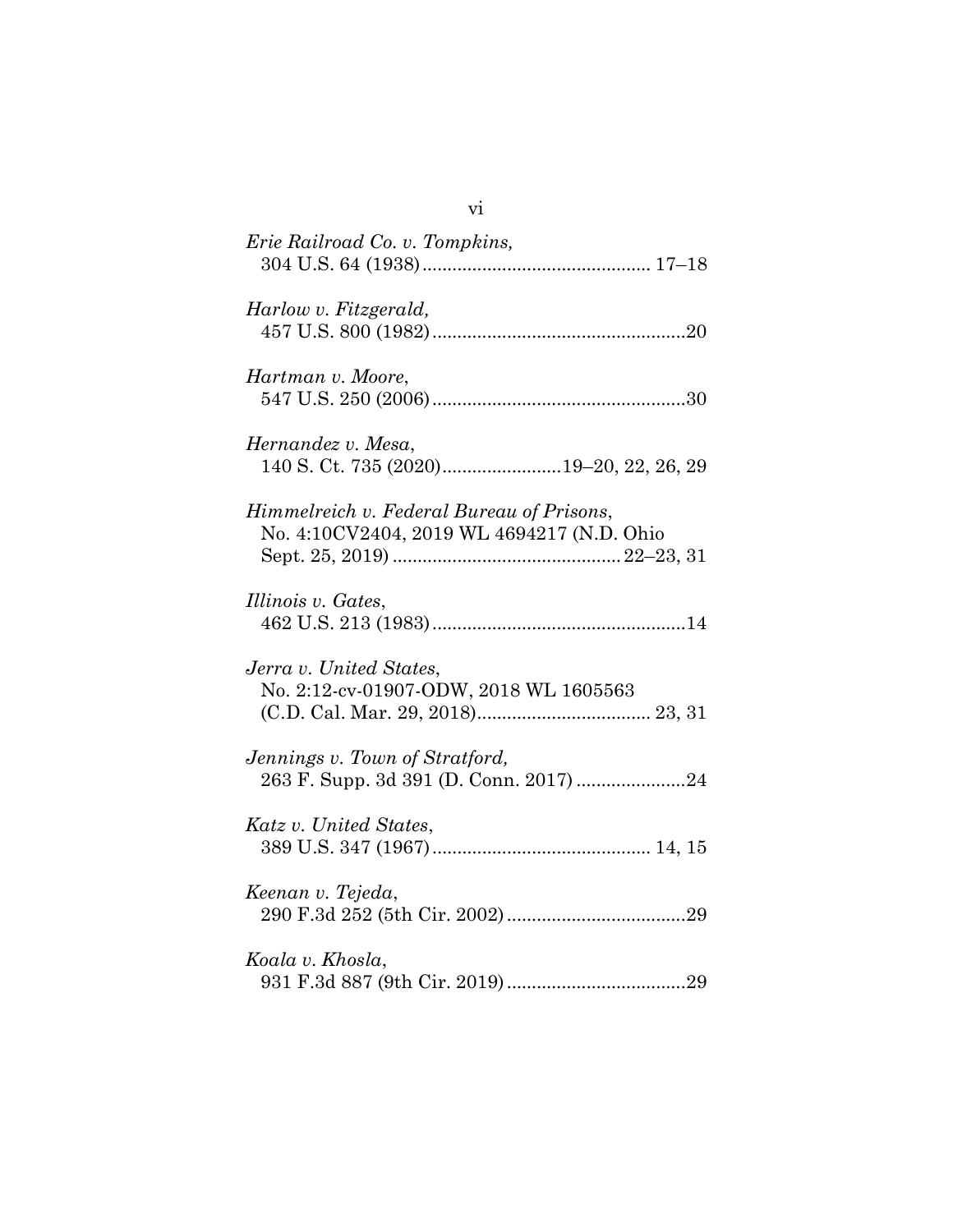| Lauren W. ex rel. Jean W. v. DeFlaminis,                    |
|-------------------------------------------------------------|
| Little v. Barreme,                                          |
| Mahanoy Area Sch. Dist. v. B.L.,                            |
| Masses Publ'g Co. v. Patten,                                |
| McIntyre v. Ohio Elections Comm'n,                          |
| New York Times Co. v. Sullivan,                             |
| Nieves v. Bartlett,                                         |
| Osborn v. Bank of the United States,                        |
| Pucci v. Somers,<br>834 F. Supp. 2d 690 (E.D. Mich. 2011)24 |
| Riley v. California,                                        |
| Schenck v. United States,                                   |
| Silverman v. United States,                                 |

| ×<br>٠ | × |  |
|--------|---|--|
|        |   |  |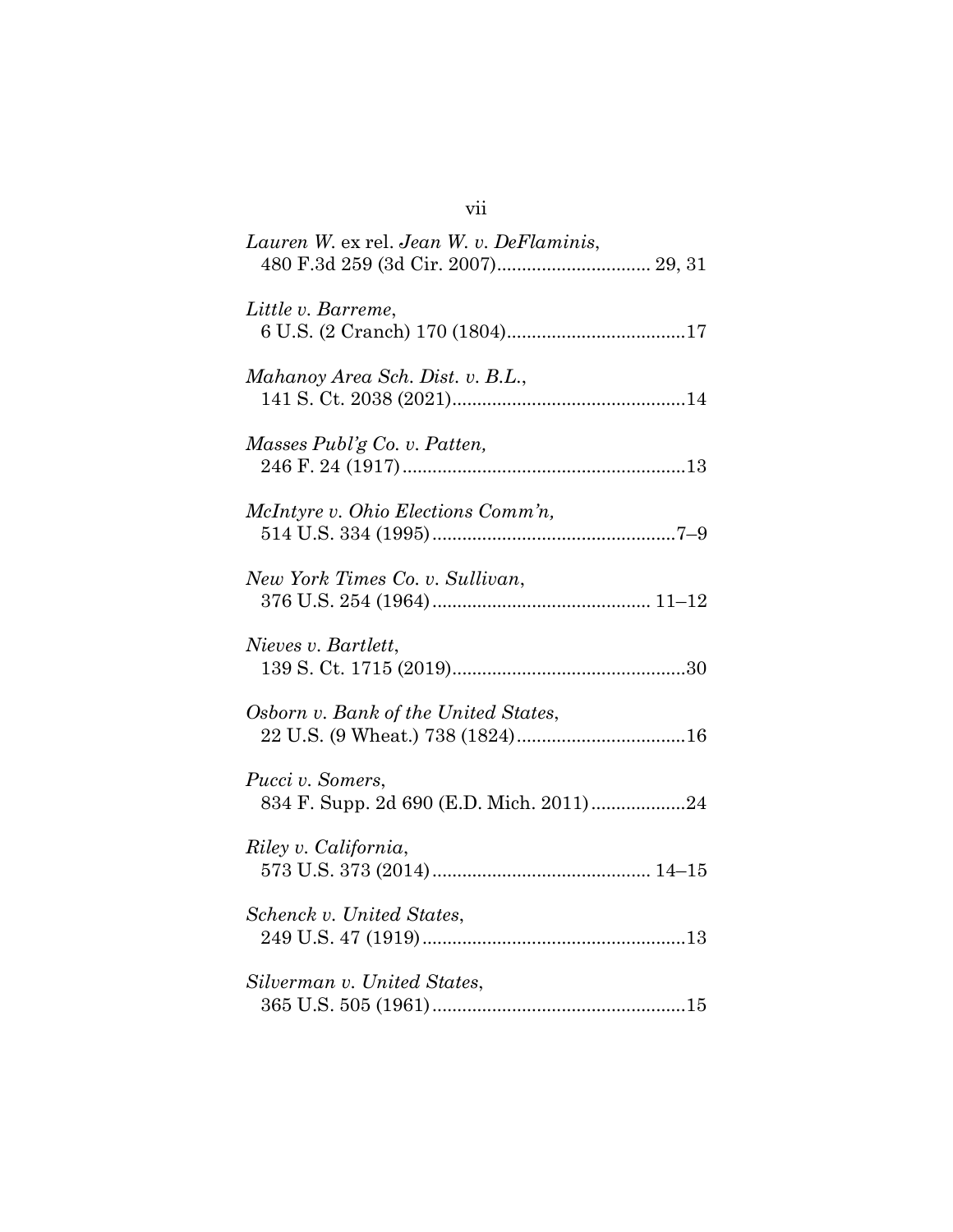| Suarez Corp. Indus. v. McGraw,                             |
|------------------------------------------------------------|
| Uzuegbunam v. Preczewski,                                  |
| Tanzin v. Tanvir,                                          |
| Terry v. Ohio,                                             |
| Wenk v. O'Reilly,                                          |
| Whitney v. California,                                     |
| Wood v. Moss,                                              |
| Worrell v. Henry,<br>219 F.3d 1197 (10th Cir. 2000) 29, 30 |
| Ziglar v. Abbasi,                                          |
| <b>Constitutional and Statutory Provisions</b>             |
|                                                            |

U.S. Constitution amend. IV.......................................15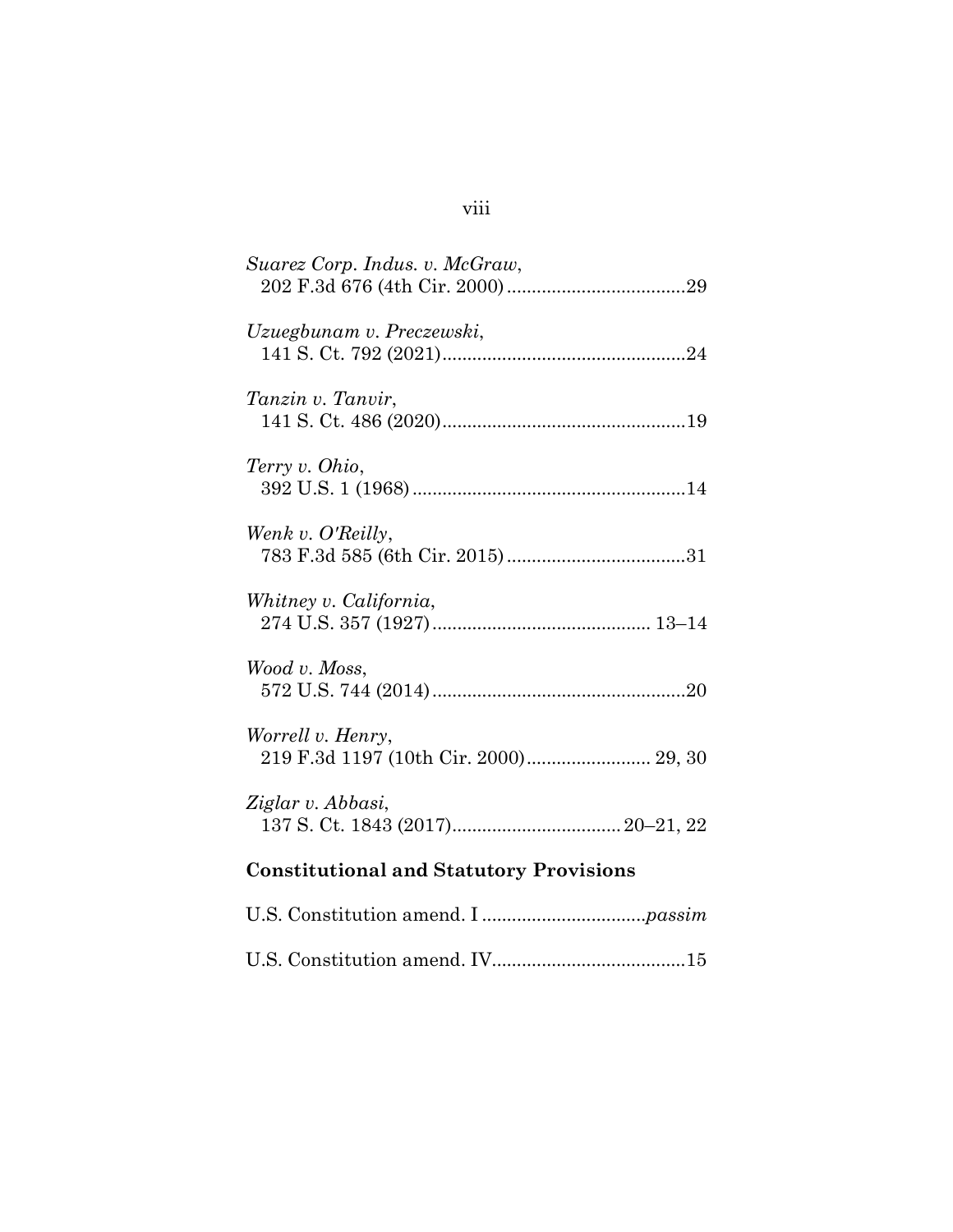# Act of July 4, 1840, c. 45, 6 Stat. 802, 26th Cong. (1840)........................................................................11 Act of Mar. 3, 1875, 18 Stat. 470, 470 (codified as amended at 28 U.S.C. § 1331 (1994) ....................17 Espionage Act of 1917..................................................13 Federal Tort Claims Act (FTCA), 28 U.S.C. §§ 1346, 2671–2680................................................................26 Sedition Act of 1918 .....................................................13

# **Other Authorities**

| Alexander Addison, Analysis of the Report of the<br>Committee of the Virginia Assembly, on the Pro-<br>ceedings of Sundry and of the Other States in An-<br>swer to their Resolutions (Philadelphia, Zachary |
|--------------------------------------------------------------------------------------------------------------------------------------------------------------------------------------------------------------|
| Br. for Carlos M. Vázquez and Anya Bernstein as<br>Amici Curiae, Hernandez v. Mesa, 17-1678 (Aug.<br>.26                                                                                                     |
| Br. for Institute for Justice as <i>Amicus Curiae</i> , <i>Her-</i><br>nandez v. Mesa, 17-1678 (Aug. 9, 2019)26                                                                                              |
| Carlos Manuel Vázquez, <i>Bivens and the Ancien</i><br><i>Régime</i> , 96 Notre Dame L. Rev. 1923                                                                                                            |

#### ix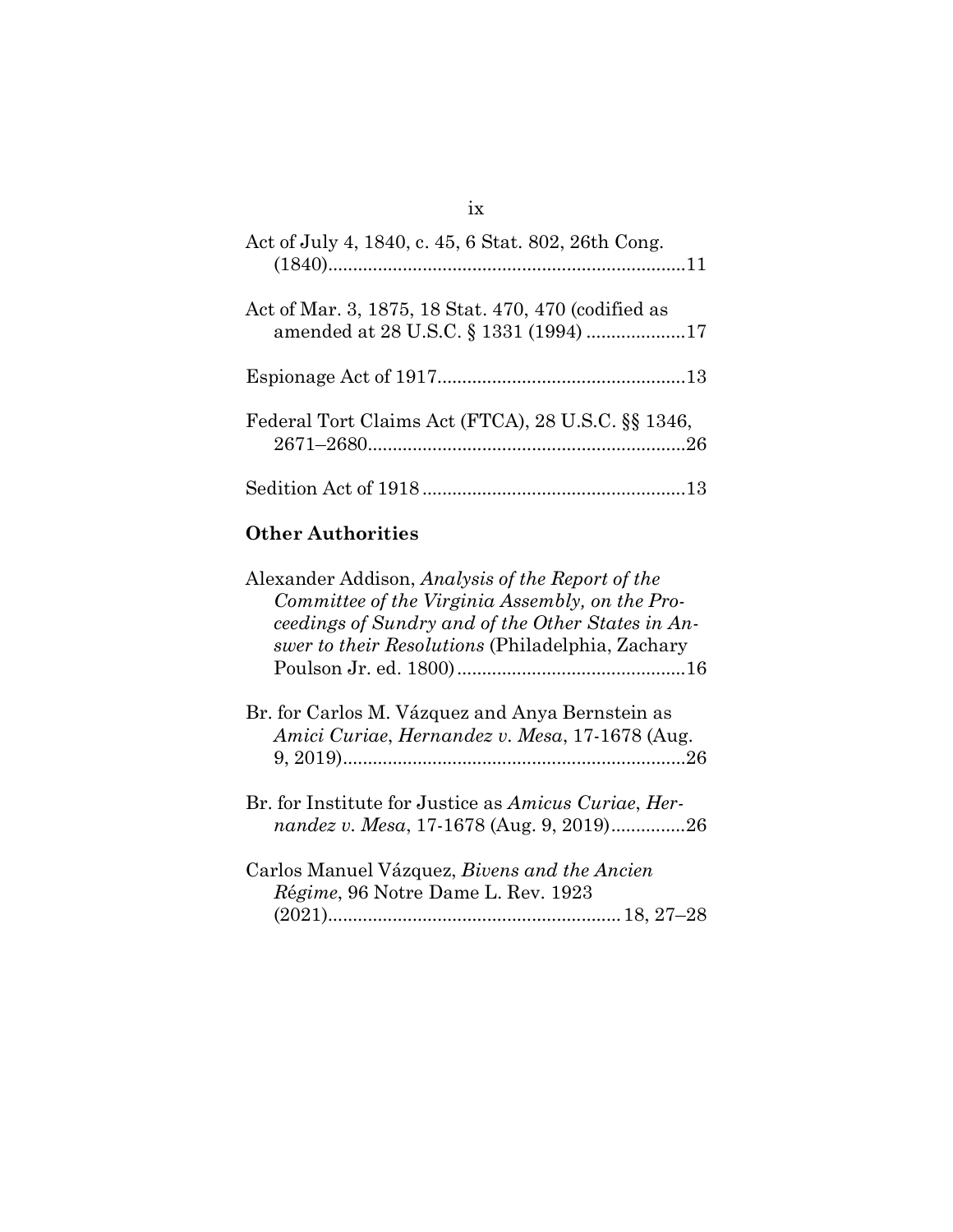| Carlos Manuel Vázquez & Stephen I. Vladeck, State<br>Law, the Westfall Act, and the Nature of the<br>Bivens Question, 161 U. Penn. L. Rev. 509          |
|---------------------------------------------------------------------------------------------------------------------------------------------------------|
| Chad Lawhorn, Haskell president removed from of-<br>fice following investigation and concerns about<br>free speech at university, Lawrence Journal-     |
| Collins, et al., First Things First: A Modern Course-<br>book on Free Speech Fundamentals (Jackie                                                       |
| Eileen Reynolds, We the Protestors: How America's<br>Founders Forged the Freedom of (Ugly, Vitriolic)                                                   |
| <i>Embattled Haskell administration forbids criticism</i><br>from faculty days after being sued for violating<br>students' First Amendment rights, FIRE |
| FIRE: 2, Haskell: 0 as university rescinds misguided<br>directives muzzling faculty speech, FIRE (Apr. 7,                                               |
| Harold L. Nelson, 3 Am. J.L. Hist. 160 (1959) 10                                                                                                        |
| Harry Kalven, Jr., The New York Times Case: A Note<br>on "The Central Meaning of the First Amend-<br>ment,"1964 Sup. Ct. Rev. 191 12-13                 |

x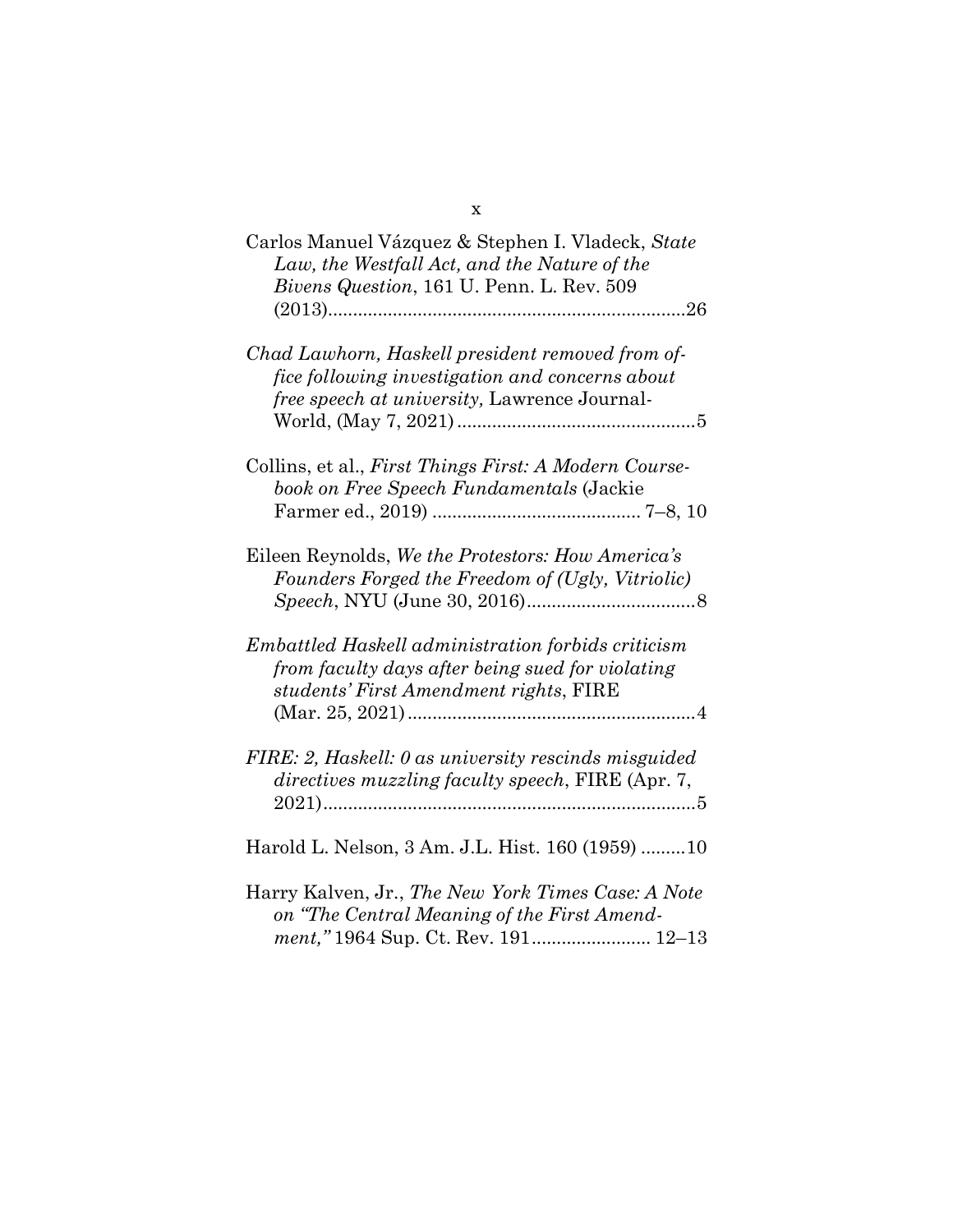# James Madison, *The Virginia Report of 1799–1800*, *in* Freedom of the Press from Zenger to Jefferson (Leonard W. Levy ed., 1966)..................................11 James Morton Smith, *Freedom's Fetters: The Alien and Sedition Laws and American Civil Liberties* (1956)........................................................................11

Report with S. 122, 24th Cong. 1st Sess. (1836).......11

| Sina Kian, The Path of the Constitution: The Origi- |  |
|-----------------------------------------------------|--|
| nal System of Remedies, How It Changed, and         |  |
| How the Court Responded, 87 N.Y.U. L. Rev. 132      |  |
|                                                     |  |

#### xi

Jud Campbell, *Natural Rights and the First Amendment*, 127 Yale L.J. 246 (2017)...7, 9, 10, 16, 25, 27

Letter from Thomas Jefferson to James Madison (Mar. 15, 1789) *in* 14 The Papers of Thomas Jefferson (Julian P. Boyd ed., 1971)..........................16

Michael Kent Curtis, *Free Speech: The People's Darling Privilege: Struggles for Freedom of Expression in American History* (2000) .......................9–11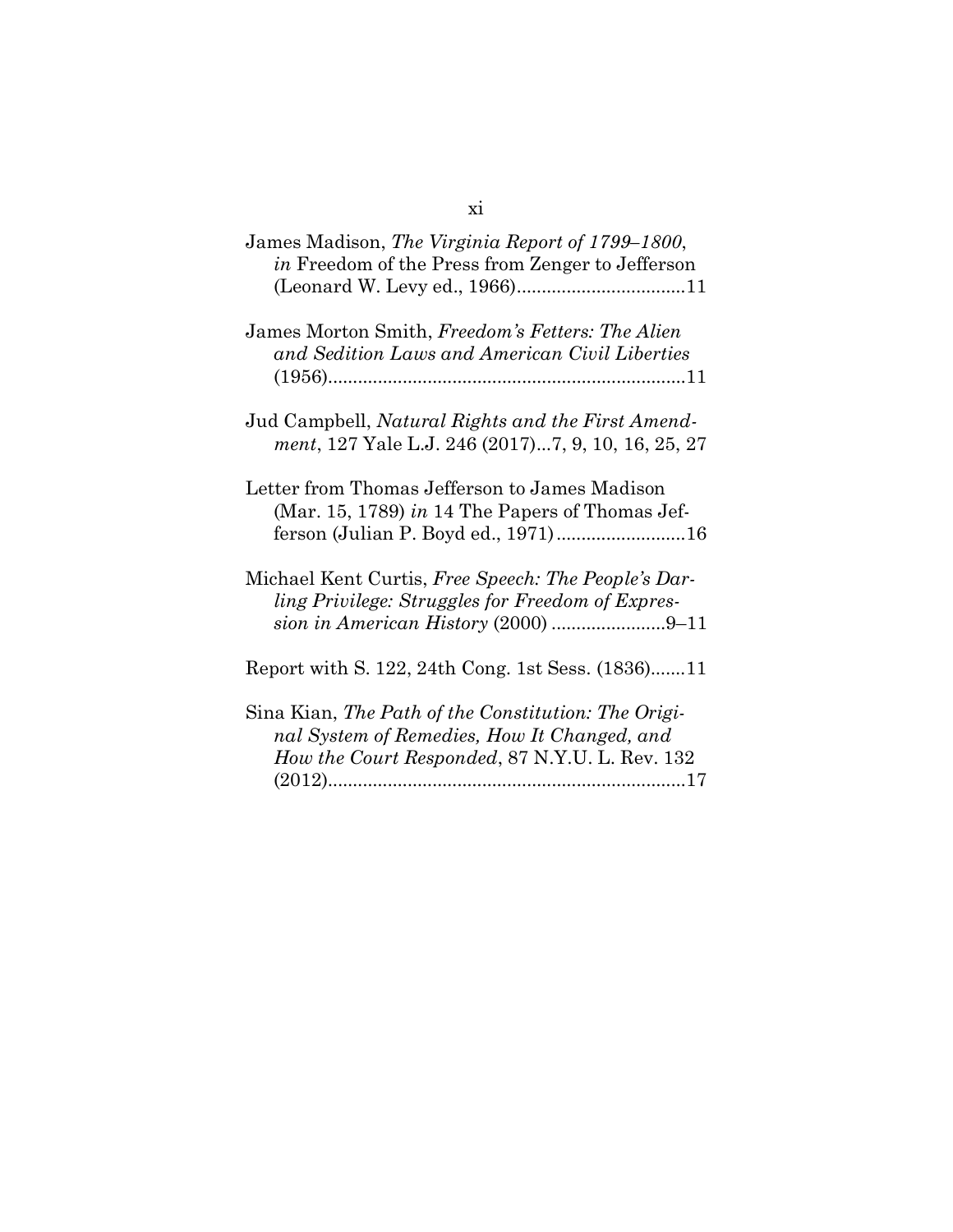#### **INTEREST OF** *AMICUS CURIAE***[1](#page-12-1)**

<span id="page-12-0"></span>The Foundation for Individual Rights in Education (FIRE) is a nonpartisan, nonprofit organization dedicated to promoting and protecting civil liberties at our nation's institutions of higher education. Since its founding in 1999, FIRE has successfully defended the rights of tens of thousands of students and faculty at colleges and universities nationwide, including federal institutions of higher education. To ensure that federal institutions respect First Amendment rights on campus, students and faculty who experience free speech violations must have an available remedy.

FIRE defends student and faculty First Amendment rights through public advocacy, targeted litigation, and participation as *amicus curiae* in relevant cases. Notably, FIRE currently represents student journalists in a suit against Haskell Indian Nations University, a federally operated institution, and its former president who retaliated against them for expression protected by the First Amendment. Compl., *Nally v. Graham*, No. 21-2113-JAR-TJJ (D. Kan. Mar. 2, 2021). The district court dismissed this claim, holding that a *Bivens* remedy is not available for First Amendment retaliation. There is no reason these student journalists should lack a remedy for First Amendment harms available to students and faculty at virtually all other public institutions of higher learning. FIRE has a direct interest in this case

<span id="page-12-1"></span><sup>1</sup> Pursuant to Rule 37.6, *amicus* affirms that no counsel for a party authored this brief in whole or in part, and that no person other than *amicus* or its counsel contributed money intended to fund preparing or submitting this brief. Counsel for both parties have consented to the filing of this brief.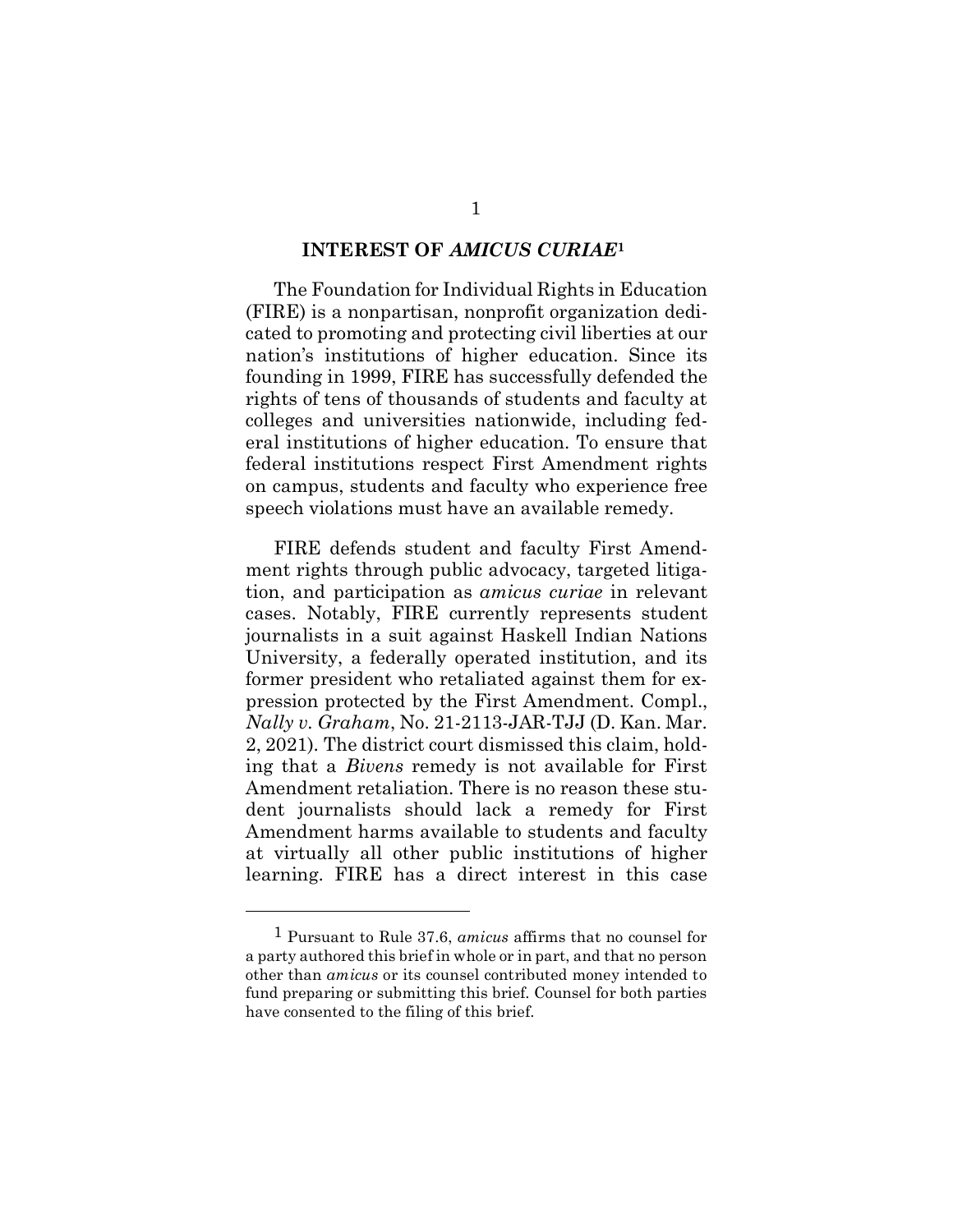because the Court's resolution of the first question presented—whether there is a *Bivens* claim for First Amendment retaliation—would resolve the *Nally*  plaintiffs' *Bivens* claim, which presently remains appealable to the United States Court of Appeals for the Tenth Circuit.

*Amicus* submits this brief to urge the Court to affirm the Ninth Circuit's decision allowing a damages remedy for First Amendment retaliation, which is consistent with Congressional intent and preserves the only available remedy for completed violations of one of the Constitution's most fundamental enumerated rights, freedom of expression.

#### **SUMMARY OF ARGUMENT**

<span id="page-13-0"></span>Journalists and other speakers, like Respondent Boule and FIRE plaintiff Jared Nally, suffer the chilling consequences of retaliation by federal officials. These consequences can only be remedied, and violation of constitutional rights by federal officials can only be sufficiently deterred, through backwardlooking damages.

Colonial Americans, patriots of the American Revolution, and the Founders relied on free speech as a means of dissent, to advocate for change, and to form a new government. This fundamental right played a critical role in the Founding era, withstood early tests in the form of seditious libel trials, and was ultimately enumerated in the Bill of Rights. Given the foundational nature of the First Amendment's protection, damages should be available under *Bivens* when federal officials retaliate against speakers for exercising their expressive rights. The Framers would have expected it.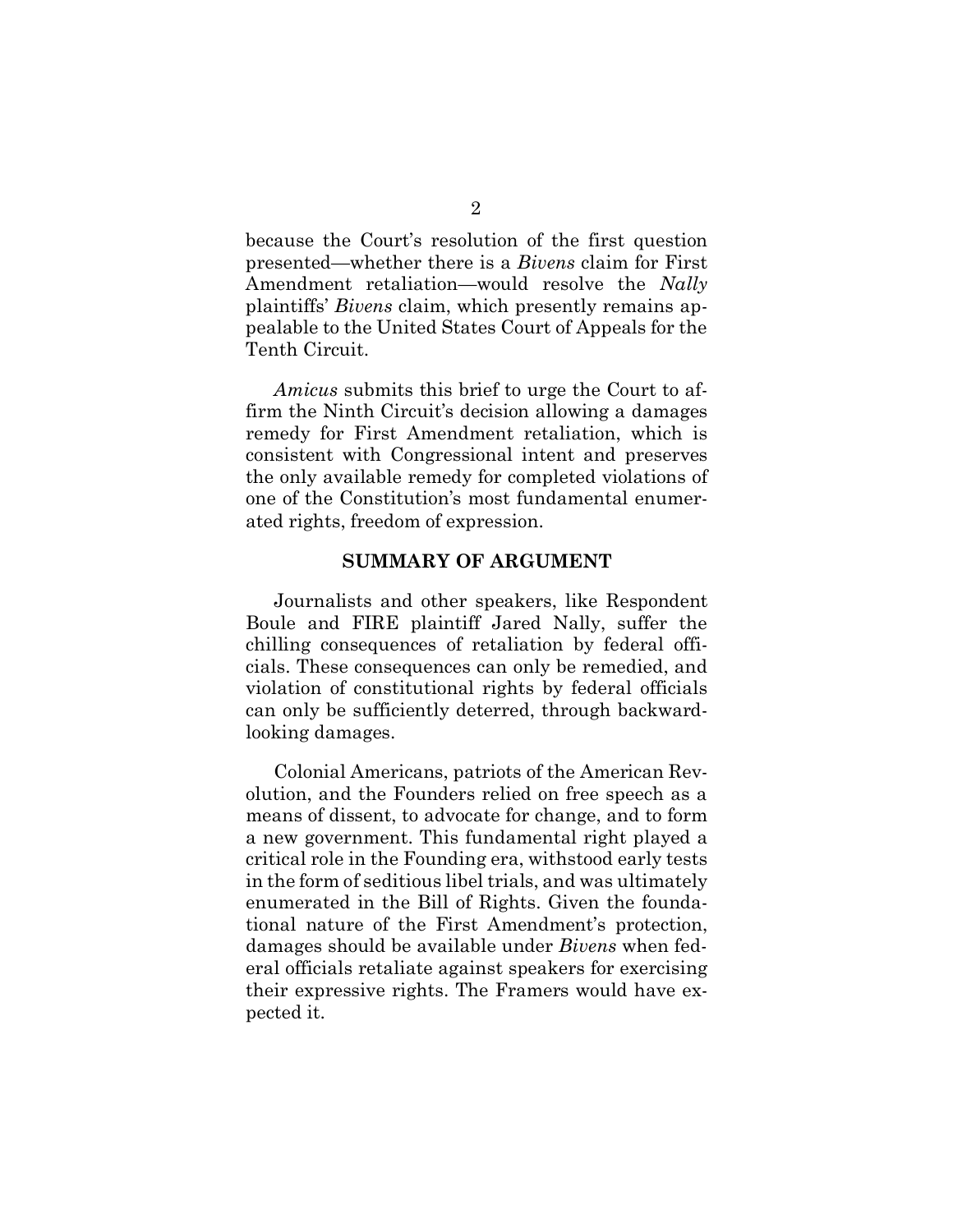Only backward-looking damages can remedy such a violation. Further, Congress has implicitly endorsed a *Bivens* remedy, and cannot reasonably be expected to do so explicitly when even the first Congress did not. Finally, the federal judiciary is well-suited to consider First Amendment retaliation claims, which are a well-settled method of pleading a First Amendment violation in every circuit.

#### **ARGUMENT**

## **I. The Unavailability of Damages for First Amendment Retaliation By Federal Officials Chills Speech.**

Without the availability of a First Amendment retaliation claim under *Bivens*, journalists and other speakers will be left without any remedy for the harm they suffer when powerful federal officials retaliate against them for their expression. Jared Nally is one such journalist and speaker.

In October 2020, Nally was editor-in-chief of the oldest Native American student newspaper in the country, *The Indian Leader*, and a student at federally operated Haskell Indian Nations University.[2](#page-14-0) After Nally's reporting criticized Haskell, Graham issued a "Directive" forbidding Nally from engaging in standard newsgathering activities like recording interviews or asking questions of public officials. *Id.* Graham's Directive threatened to discipline Nally if he engaged in these and other constitutionally protected activities, or failed to show members of the Haskell community the "highest respect." *Id.* Nally was subject to

<span id="page-14-0"></span><sup>2</sup> *See* Compl., *Nally*.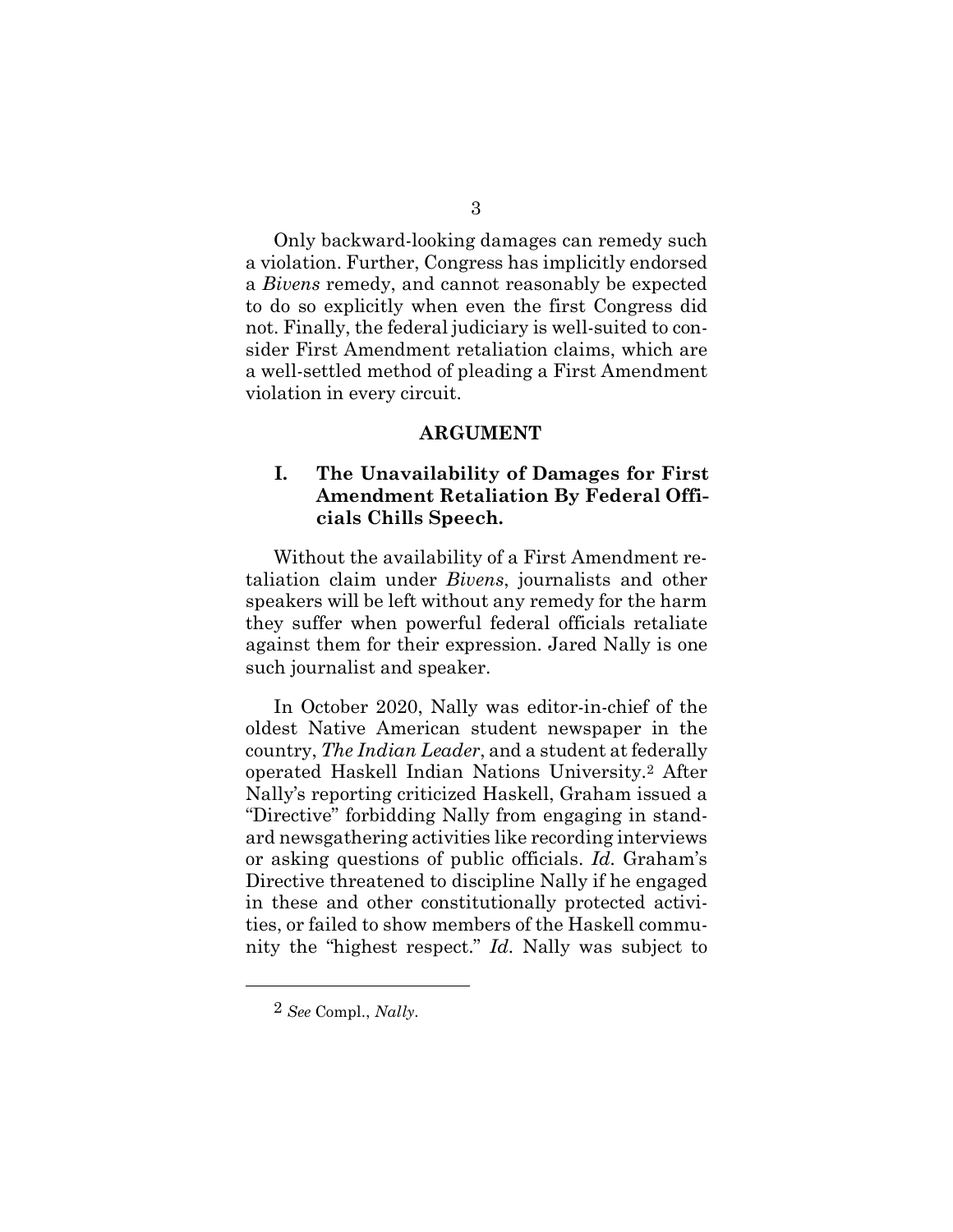Graham's Directive for 90 days—almost his entire fall semester—before Graham rescinded it in response to *amicus* FIRE's intervention.

Around the same time, Graham also interfered with the operations of *The Indian Leader* because of its reporting. The administration stonewalled the paper from ascertaining its available funding for the semester and refused to grant the paper official university recognition. And student journalists feared further retaliation from Graham, like the Directive, if they engaged in reporting critical of Graham or Haskell.

Graham's blatant disregard for the First Amendment extended beyond students. Graham also issued two other directives forbidding all Haskell employees from publicly expressing opinions about Haskell administrators and from referencing their employment when speaking with reporters.[3](#page-15-0) These directives followed quickly on the heels of a lawsuit *amicus* FIRE filed against Graham, Haskell, and the Bureau of Indian Education—just when faculty and staff were likely to be approached by reporters about Haskell's dismal record on student speech. The directives chilled dissent from, and criticism of, federal officials at Haskell. The Bureau of Indian Education rescinded

<span id="page-15-0"></span><sup>3</sup> *Embattled Haskell administration forbids criticism from faculty days after being sued for violating students' First Amendment rights*, FIRE (Mar. 25, 2021), https://www.thefire.org/embattled-haskell-administration-forbids-criticism-from-facultydays-after-being-sued-for-violating-students-first-amendmentrights/ [https://perma.cc/GX4F-M7FF].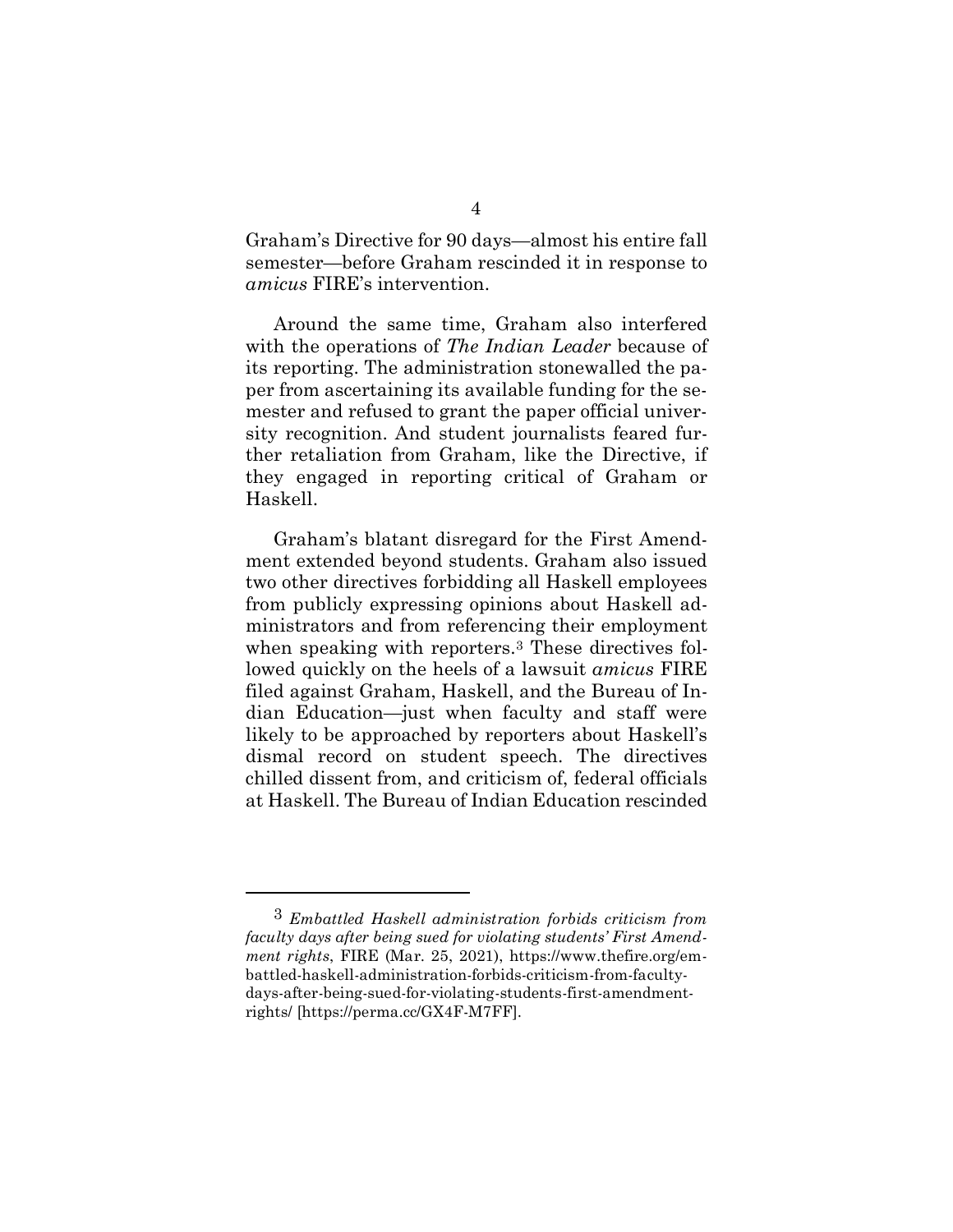the faculty directives, but Haskell faculty and staff had already been silenced for weeks.<sup>[4](#page-16-0)</sup>

In May, the Bureau announced that, with the support of Haskell's Board of Regents, it had removed Graham as President.[5](#page-16-1) The *Bivens* claims of Nally and *The Indian Leader* for First Amendment retaliation against Graham remained pending in the U.S. District Court in Kansas. With the directives rescinded and Graham removed, there was no injunctive or other forward-looking relief available to Nally and *The Indian Leader* for the months-long infringement on their expressive rights—only backward-looking damages. And if any faculty member sought a remedy for Graham's infringement on their First Amendment rights, they would have faced the same circumstances.

Nevertheless, on July 29, 2021, the District Court dismissed Nally and *The Indian Leader*'s *Bivens* claims for First Amendment retaliation.[6](#page-16-2) The court held the claims arose in a new context and that alternative remedies were available under the Administrative Procedure Act, even though it provides for only

<span id="page-16-0"></span><sup>4</sup> *FIRE: 2, Haskell: 0 as university rescinds misguided directives muzzling faculty speech*, FIRE (Apr. 7, 2021), https://www.thefire.org/fire-2-haskell-0-as-university-rescindsmisguided-directives-muzzling-faculty-speech/ [https://perma.cc/ 3RQK-SCFQ].

<span id="page-16-1"></span><sup>5</sup> Chad Lawhorn, *Haskell president removed from office following investigation and concerns about free speech at university*, Lawrence Journal-World, (May 7, 2021), https:// www2.ljworld.com/news/general-news/2021/may/07/haskellpresident-removed-from-office/ [https://perma.cc/A72D-Q2JP].

<span id="page-16-2"></span><sup>6</sup> *Nally v. Graham*, No. 2:21-cv-2113-JAR-TJJ, 2021 WL 3206348 (D. Kan. July 29, 2021).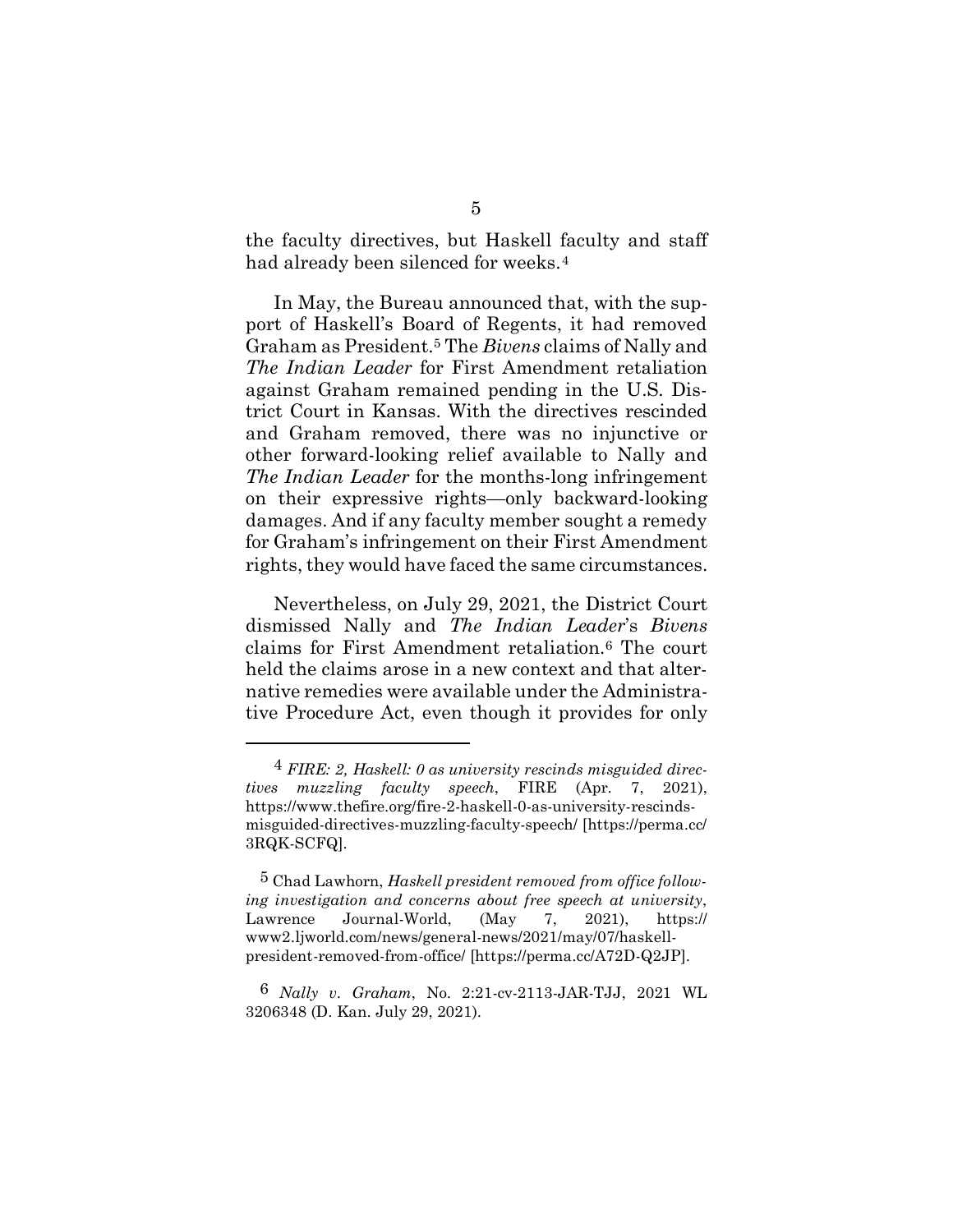injunctive relief—and for Nally, *The Indian Leader*, Haskell faculty, and the many other speakers who experience retaliation at the hands of federal officials, injunctive relief cannot remedy their past harm.

Without a *Bivens* remedy, the guarantees of the First Amendment are toothless against rogue federal officials, like Graham, who retaliate against students and faculty for exercising their expressive rights. This bar on the recovery of damages chills speech of students and student journalists like Nally, who seek to report truthfully on campus news and their university administration; of faculty who wish to speak out on issues of public concern, particularly during times of controversy; and of the millions of Americans nationwide who interact with federal officials on a daily basis. Without a damages remedy, federal officials can violate the First Amendment and chill speech with impunity. This runs counter to the Framers' intent that the First Amendment provide robust free speech protections to encourage full participation in our democracy.

### **II. Freedom of Speech Was Fundamental to the Founding.**

When federal officials retaliate against speakers in violation of the First Amendment, it is particularly ill considered to leave those speakers without a remedy, for two reasons. First, because expressive freedom aided the ultimate establishment of our country free from British rule. Second, because it laid the groundwork for free speech protections enumerated in the First Amendment. Before 1776, American colonists voiced protest against taxes and royal rule. After the Founding, they continued to use their freedoms of speech and press to criticize government officials and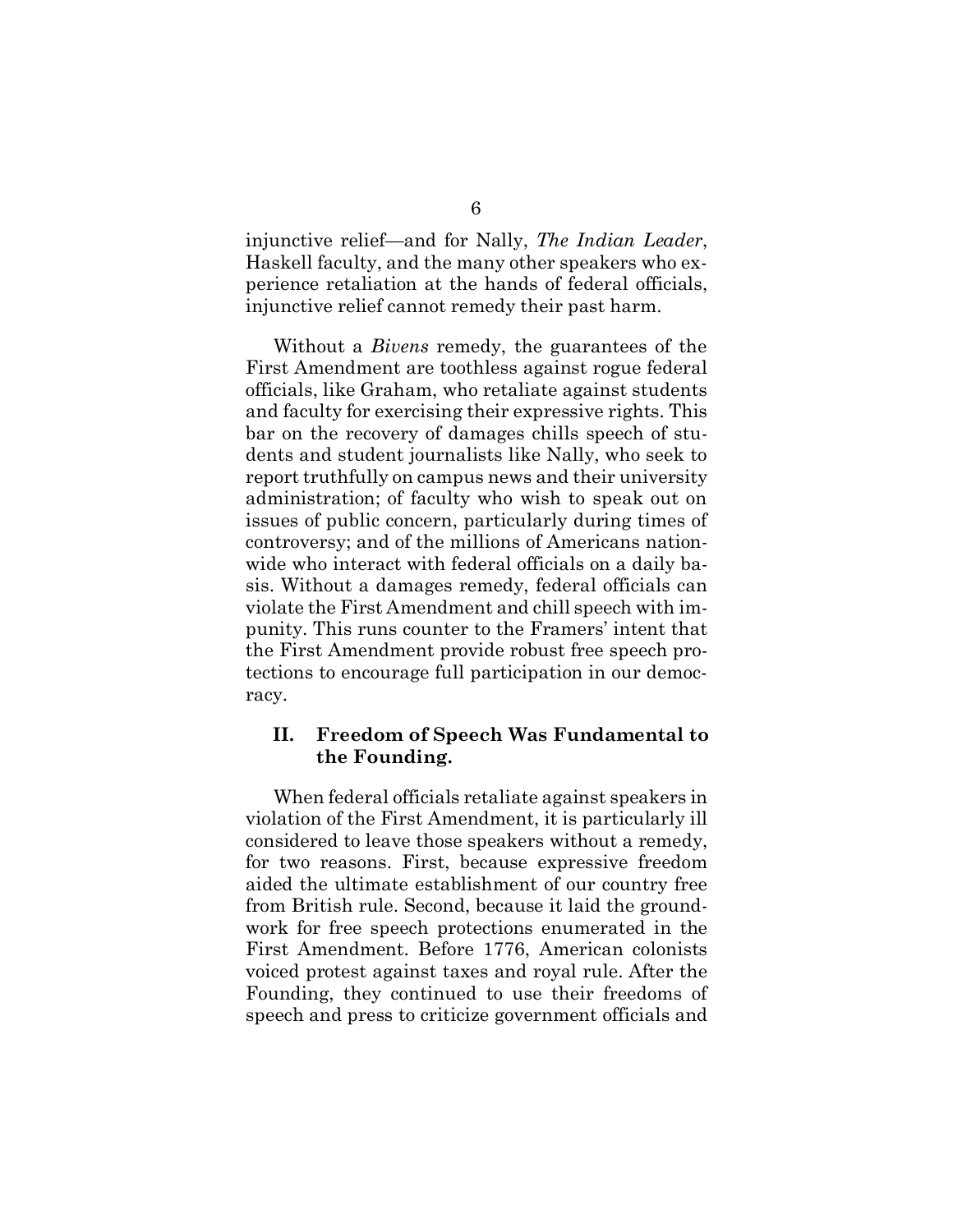debate legal and policy issues. These freedoms were integral to the Revolution, formation of the United States' earliest government, and early political debates. The Framers' inclusion of the freedoms of speech and of the press in the First Amendment confirms the fundamental nature of these rights, and is the result of a compromise between early elected officials that facilitated ratification of the Constitution.[7](#page-18-0)

## **A. Early Americans relied on freedoms of speech and the press as political tools.**

It is a time-honored tradition predating the Founding to criticize government officials.[8](#page-18-1) In the years leading to the American Revolution, colonists used speech, both spoken and written, as a means of advocacy, a political tool, and an outlet for dissent[.9](#page-18-2) If speakers are to continue to use these tools, there must be a damages remedy to deter federal officials from violating the First Amendment.

<span id="page-18-0"></span><sup>7</sup> Indeed, representatives of several states did not consider the Constitution complete until the Bill of Rights was added to expressly protect individual rights. *See* Jud Campbell, *Natural Rights and the First Amendment*, 127 Yale L.J. 246, 295–96 (2017).

<span id="page-18-1"></span><sup>8</sup> *See, e.g.*, *McIntyre v. Ohio Elections Comm'n*, 514 U.S. 334, 361–62 (1995) (Thomas, J., concurring) (describing the use of pamphleteering during the Revolutionary and Ratification periods for political purposes, including the trial of John Peter Zenger).

<span id="page-18-2"></span><sup>9</sup> Collins, et al., *First Things First: A Modern Coursebook on Free Speech Fundamentals*, at 2–3 (Jackie Farmer ed., 2019) (describing colonial dissent and protests against the Stamp Act).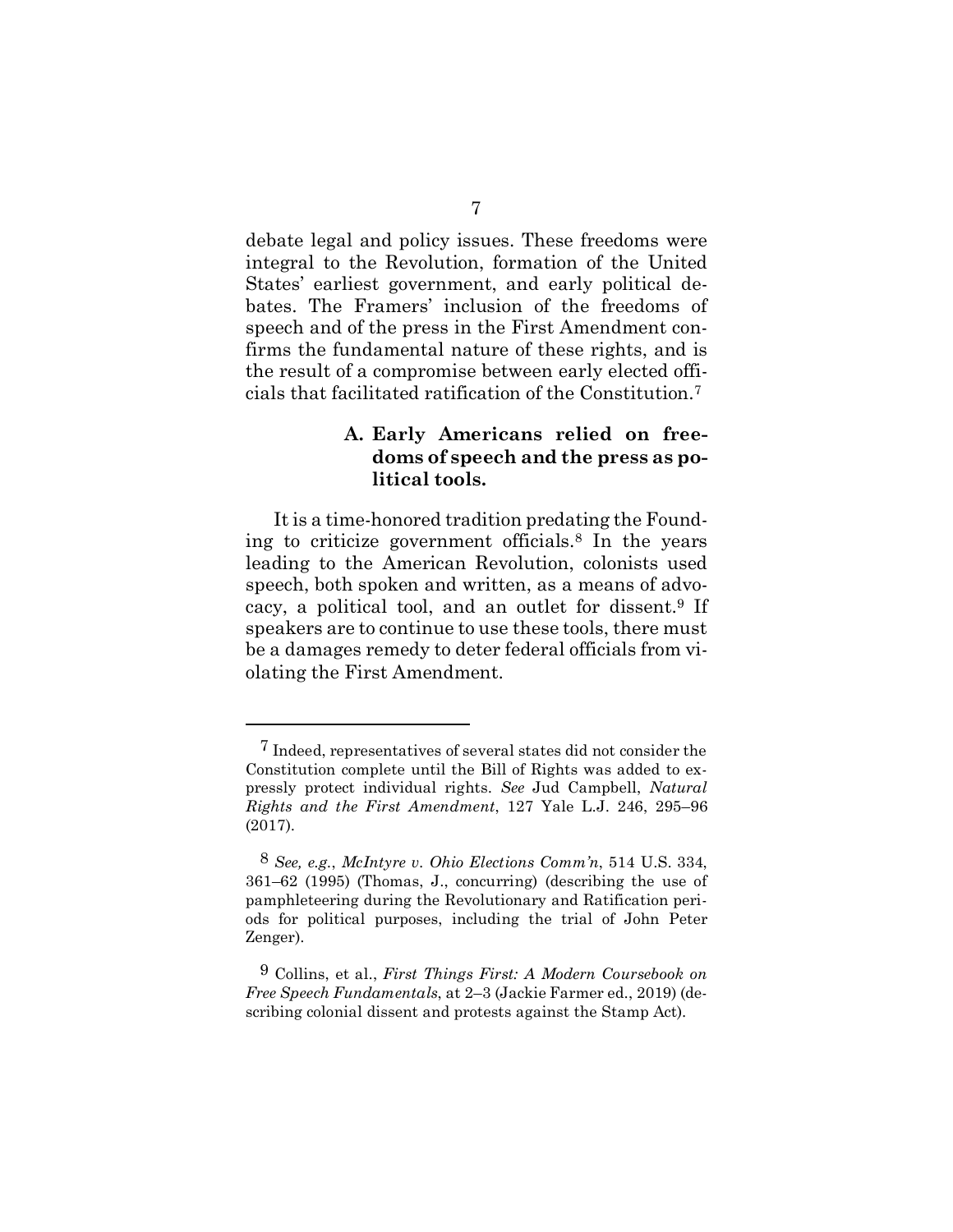During the late 1700s, before the American Revolution and ratification of the Constitution, colonists protesting the Stamp Act would gather in Boston under what was called the "Liberty Tree" to air grievances and protest royal rule.[10](#page-19-0) The tree itself became such a symbol of colonists' dissent that British officials cut it down. But colonists continued to speak, assembling instead at a "Liberty pole" erected in the tree's place.[11](#page-19-1)

Pamphleteering was also an expressive mainstay in early America. Pamphleteers, in fact, were prototypical publishers and acted, much as news outlets do, as a vehicle to inform the public about issues of the day.[12](#page-19-2) This method of expression allowed the Revolutionaries to reach more individuals, gaining support for the cause that would eventually become the American Revolution and founding of a new nation.[13](#page-19-3) It was also a means by which politicians in the newly formed

<span id="page-19-3"></span>13 Collins, et al., *supra* note 9, at 4–5; *see also* Eileen Reynolds, *We the Protestors: How America's Founders Forged the Freedom of (Ugly, Vitriolic) Speech*, NYU (June 30, 2016), https://www.nyu.edu/about/news-publications/news/2016/ june/stephen-solomon-on-revolutionary-dissent.html [https://perma.cc/TC8L-2MYQ] (interviewing Professor Stephen Solomon about his book Revolutionary Dissent: How the Founding Generation Created the Freedom of Speech).

<span id="page-19-0"></span><sup>10</sup> *Id.* at 2.

 $11$  *Id.* at 2–3.

<span id="page-19-2"></span><span id="page-19-1"></span><sup>12</sup> *See McIntyre*, 514 U.S. at 360–71 (Thomas, J., concurring) (outlining the various ways early Americans used pamphlets to communicate messages concerning particular controversies and political arguments, oftentimes anonymously, from the early colonial period through ratification).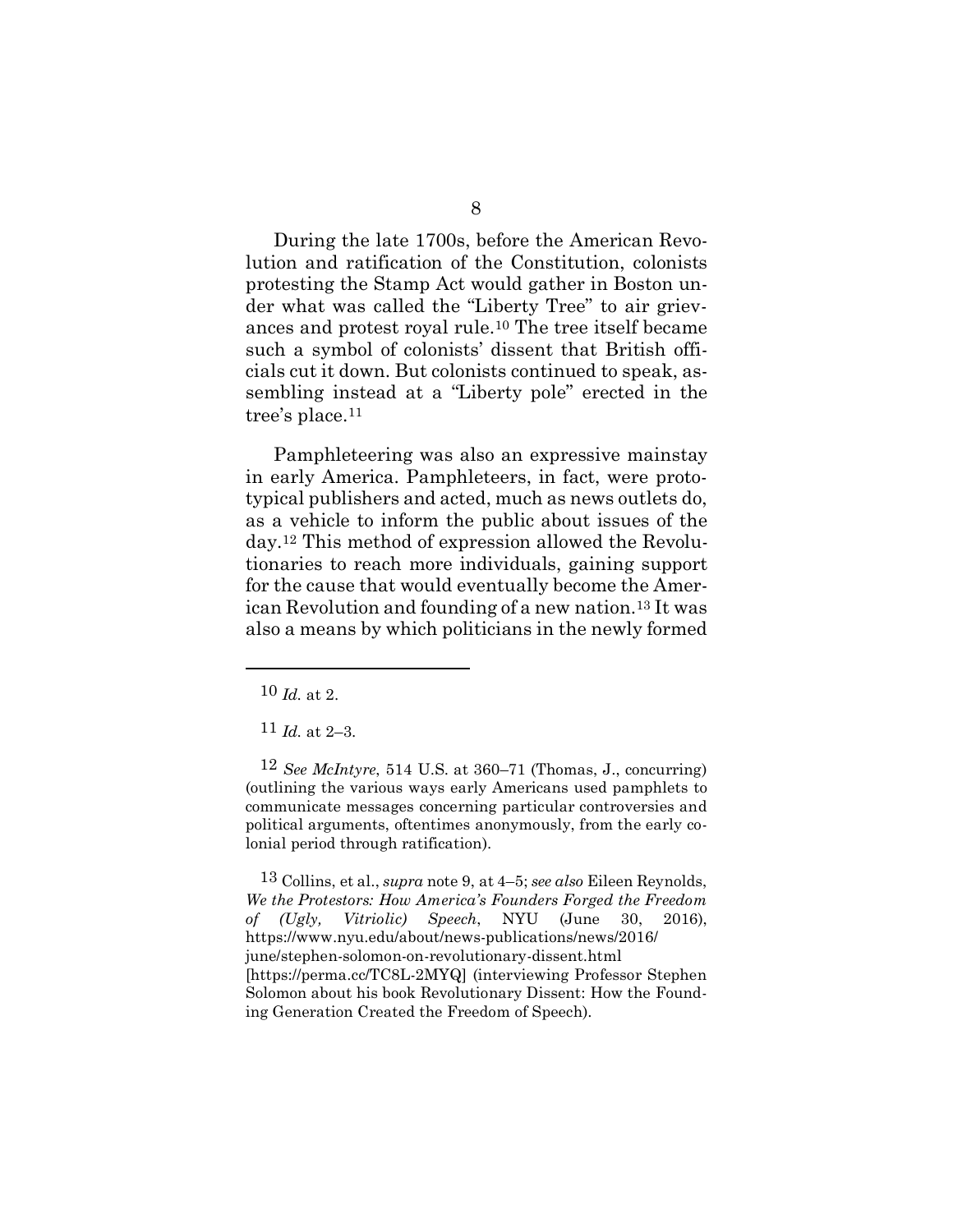United States engaged in debate, particularly between the Federalists and anti-Federalists,[14](#page-20-0) including on the issue of whether a Bill of Rights was even necessary.[15](#page-20-1)

Freedom of expression won the day in several early tests. In 1735, for example, British officials charged printer John Peter Zenger with seditious libel for publishing political pamphlets that were critical of the loyalist governor of New York.[16](#page-20-2) Zenger's ultimate acquittal came to stand for the idea that the government may not punish truthful statements on matters of public concern.[17](#page-20-3) That acquittal marked the end of successful seditious libel prosecutions during the colonial period—the people simply did not support

17 *Id.* at 40–41.

<span id="page-20-0"></span><sup>14</sup> *McIntyre*, 514 U.S. at 362–64 (describing controversy surrounding anonymous pamphlets and essays during the Revolutionary and Ratification periods and concluding that the Federalists engaged in a "hasty retreat before the withering criticism of their assault on the liberty of the press").

<span id="page-20-1"></span><sup>15</sup> *See* Campbell, *supra* note 7, 127 Yale L.J. at 295–98 (describing the "public jousting that occurred in newspapers, pamphlets, and state ratification conventions" concerning whether to include a Bill of Rights in the Constitution). Campbell notes that the writings themselves did not highlight freedom of speech, *id.* at 298–99, but those involved in the "public jousting" were availing themselves of the freedom to debate the issue of the day.

<span id="page-20-3"></span><span id="page-20-2"></span><sup>16</sup> Michael Kent Curtis, *Free Speech: The People's Darling Privilege: Struggles for Freedom of Expression in American History*, at 41 (2000).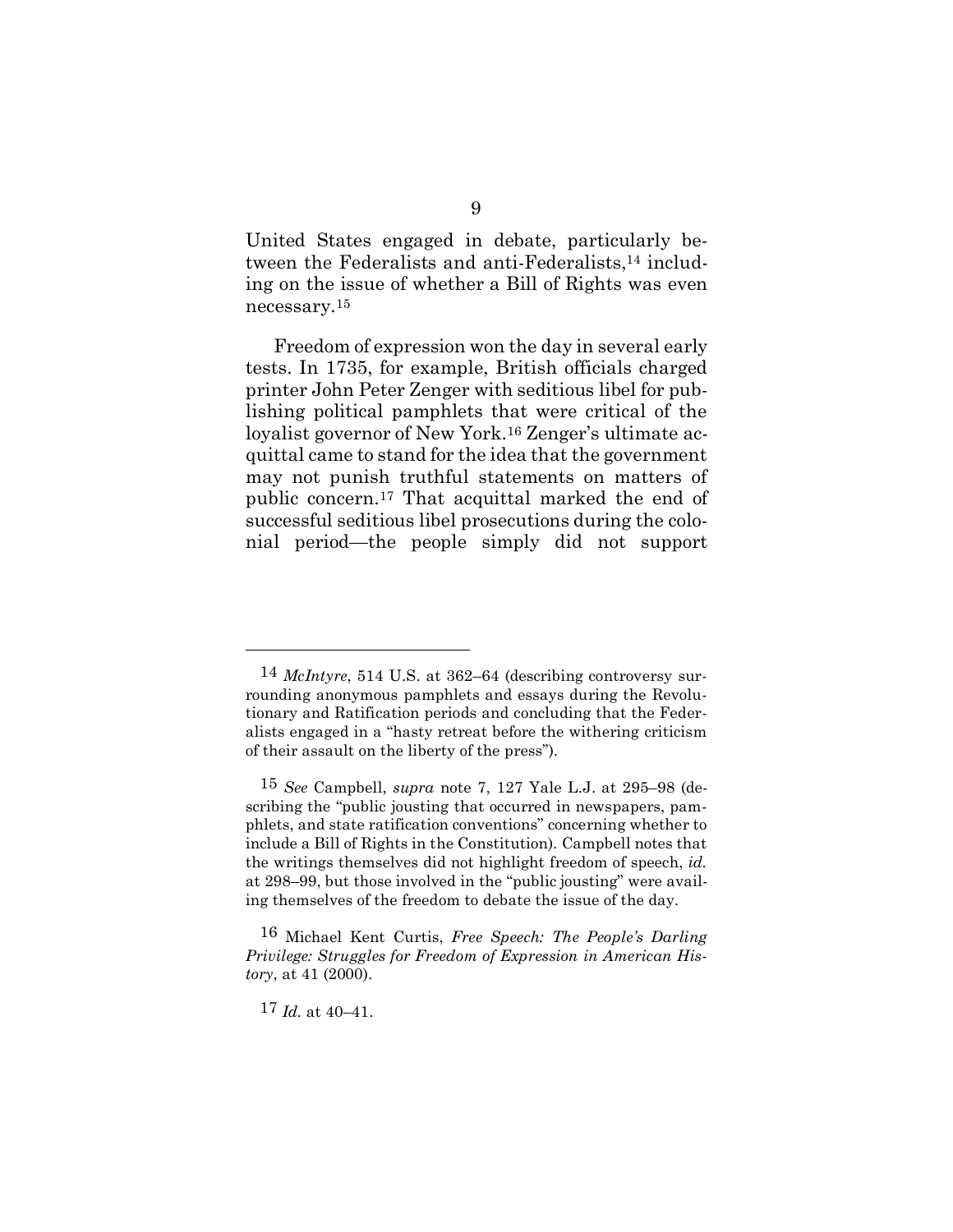censorship by way of seditious libel charges, and refused to convict.[18](#page-21-0)

After the revolution, in 1798, President John Adams signed the Alien and Sedition Acts into law, ch.74, 1 Stat. 596, 5th Cong. (1798). The Acts were politically motivated, and censored expression critical of the government.[19](#page-21-1) Benjamin Franklin Bache, grandson of Benjamin Franklin, was an anti-Federalist and a prolific and controversial printer at the time. He often published pieces critical of Adams, George Washington, and Alexander Hamilton.[20](#page-21-2) Bache was arrested under the Sedition Act, and charged with seditious libel, but he died before he could be tried.[21](#page-21-3)

At least one early legislator, James Madison who, perhaps not coincidentally, authored the Bill of Rights—argued the Act ran afoul of the First Amendment. In a 1799 report to the Virginia legislature, he pointed out both that the federal government was one of enumerated powers, among which was not power over the press, and that the First Amendment further

<span id="page-21-3"></span>21 *Id.*

<span id="page-21-0"></span><sup>18</sup> Curtis, *supra* note 16, at 46 (citing Harold L. Nelson, 3 Am. J.L. Hist. 160, 170 (1959)); *Beauharnais v. Illinois*, 343 U.S. 250, 289 (1952) (Jackson, J., dissenting) (noting that "political disapproval of the Sedition Act was so emphatic and sustained that federal prosecution of the press ceased for a century").

<span id="page-21-1"></span><sup>19</sup> Collins, et al., *supra* note 9, at 10; Campbell, *supra* note 7, at 283 (explaining that opponents of John Adams' administration "view[ed] the Sedition Act as part of 'a legislative program designed to cripple, if not destroy'" his political opponents).

<span id="page-21-2"></span><sup>20</sup> Collins, et al., *supra* note 9, at 6.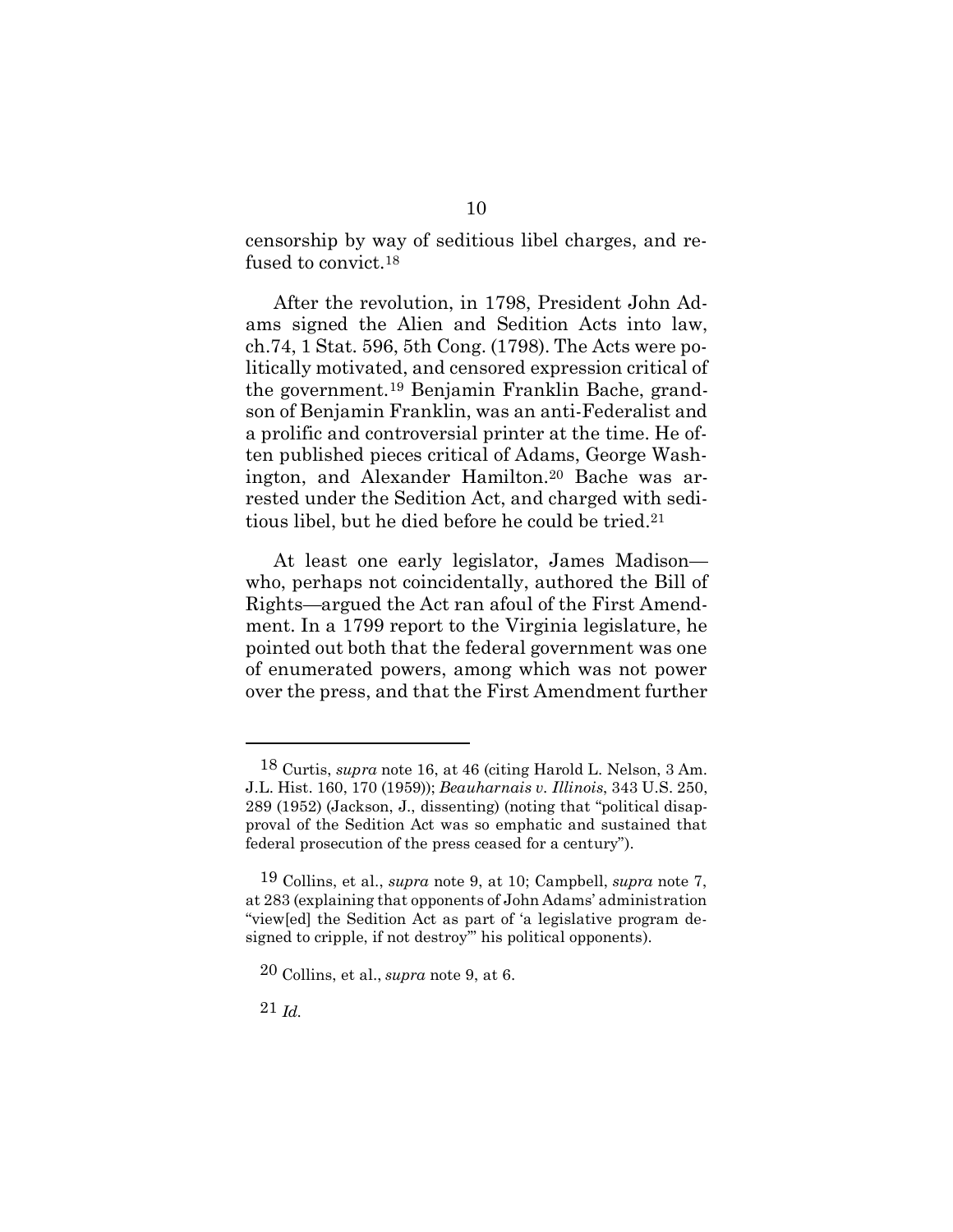reiterated this point.[22](#page-22-0) His concern was with both the impropriety of prior restraints, long disfavored under English common law, and *subsequent punishment* for expression. "It would seem a mockery to say, that no law should be passed, preventing publications from being made, but that laws might be passed for punishing them in case they should be made."[23](#page-22-1) When President Jefferson took office in 1801, he let the Alien and Sedition Acts expire and pardoned Bache and others similarly charged.[24](#page-22-2)

The Sedition Act was recognized as unlawful in its time and has since been soundly denounced as contrary to the First Amendment. Congress elected to repay fines levied under the Sedition Act on grounds they were unconstitutional.[25](#page-22-3) In an 1836 address, Senator John Calhoun noted "no one now doubts" the invalidity of the Act.[26](#page-22-4) And Supreme Court Justices have assumed the Sedition Act's invalidity. *Sullivan*,

<span id="page-22-2"></span>24 *New York Times Co. v. Sullivan*, 376 U.S. 254, 276 (1964) (quoting Jefferson as writing, "I discharged every person under punishment or prosecution under the sedition law, because I considered, and now consider, that law to be a nullity. . .."); Curtis, *supra* note 16, at 88 (citing James Morton Smith, *Freedom's Fetters: The Alien and Sedition Laws and American Civil Liberties*, at 221–26 (1956)).

<sup>22</sup> Curtis, *supra* note 16, at 95.

<span id="page-22-1"></span><span id="page-22-0"></span><sup>23</sup> *Id.* (quoting James Madison, *The Virginia Report of 1799– 1800*, *in* Freedom of the Press from Zenger to Jefferson, 213 (Leonard W. Levy ed., 1966)).

<span id="page-22-3"></span><sup>25</sup> Act of July 4, 1840, c. 45, 6 Stat. 802, 26th Cong. (1840).

<span id="page-22-4"></span><sup>26</sup> Report with S. 122, 24th Cong. 1st Sess. (1836).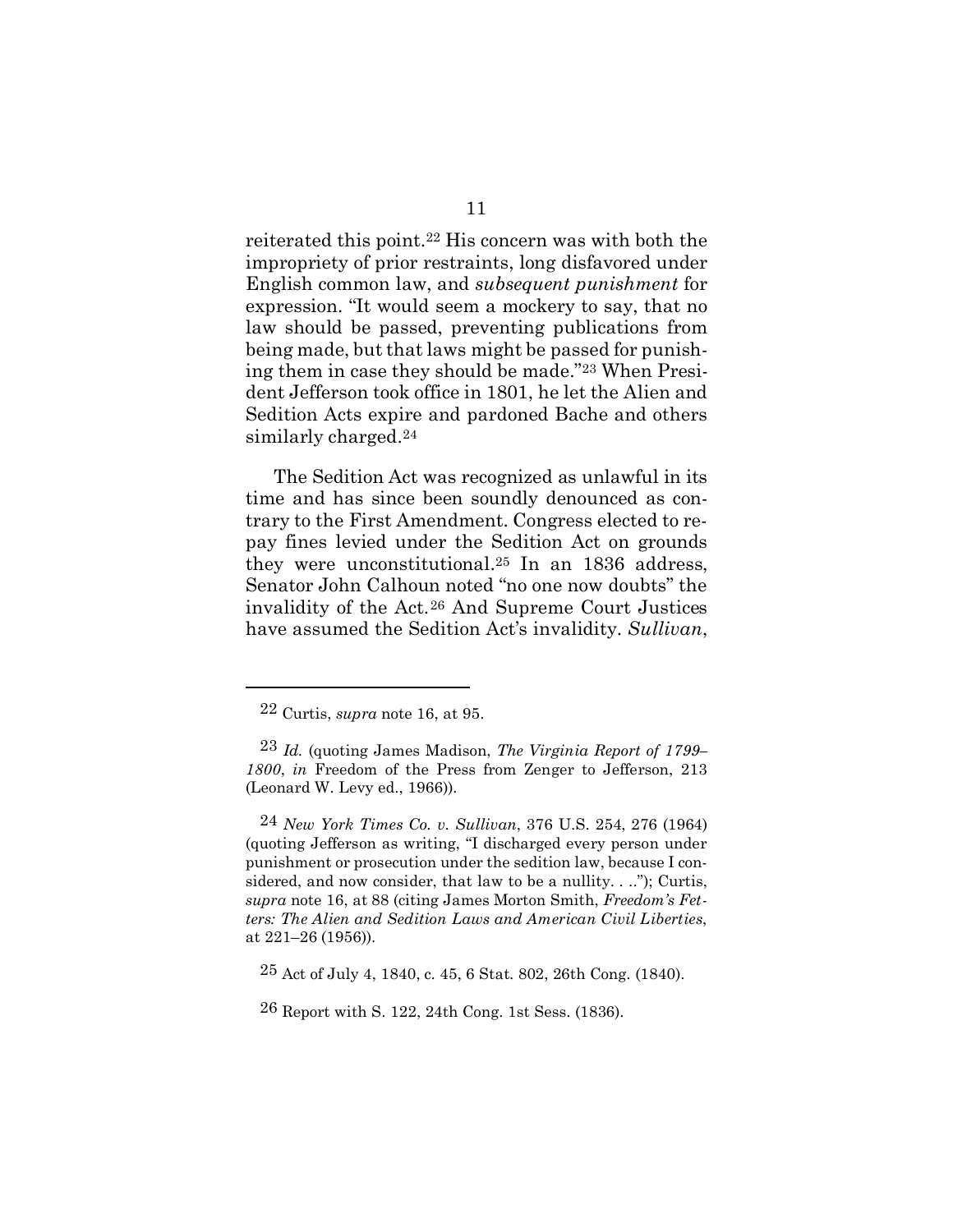376 U.S. at 276.[27](#page-23-0) This Court never considered the Act, but "the attack upon its validity has carried the day in the court of history . . . These views reflect a broad consensus that the Act, because of the restraint it imposed upon criticism of government and public officials, was inconsistent with the First Amendment." *Id.*

The Sedition Act's demise—and its denunciation by early Americans and this Court—underscores not only that criminalizing speech critical of the government is inconsistent with the First Amendment, but also the foundational role of free speech in our democracy. The Court in *Sullivan* reckoned with the "awkward history" of seditious libel in the United States and "definitively put to rest the status of the Sedition Act" as having violated the First Amendment.<sup>28</sup> But the Court also "found in the controversy over seditious libel the clue 'to the central meaning of the First Amendment<sup>[]</sup>'... a core protection of speech without which democracy cannot function." Or, as Madison said, without it "'the censorial power' would be in the Government over the people and not 'in the people

<span id="page-23-0"></span><sup>27</sup> Citing *Abrams v. United States*, 250 U.S. 616, 630 (1919) (Holmes, J., dissenting) (arguing that the United States has "shown its repentance" for the Sedition Act"); *Beauharnais*, 343 U.S. at 288–89 (Jackson, J., dissenting) (noting that political disapproval of the Act was emphatic, and in hindsight it was a breach of the First Amendment); *see also Sullivan*, 376 U.S. at 276 (citing the scholarly work of Supreme Court Justice William O. Douglas, Michigan Supreme Court Justice Thomas M. Cooley, and scholar Zechariah Chaffee, Jr. as examples of the broad consensus that the Acts were unconstitutional).

<span id="page-23-1"></span><sup>28</sup> Harry Kalven, Jr., *The New York Times Case: A Note on "The Central Meaning of the First Amendment,"* 1964 Sup. Ct. Rev. 191, at 208.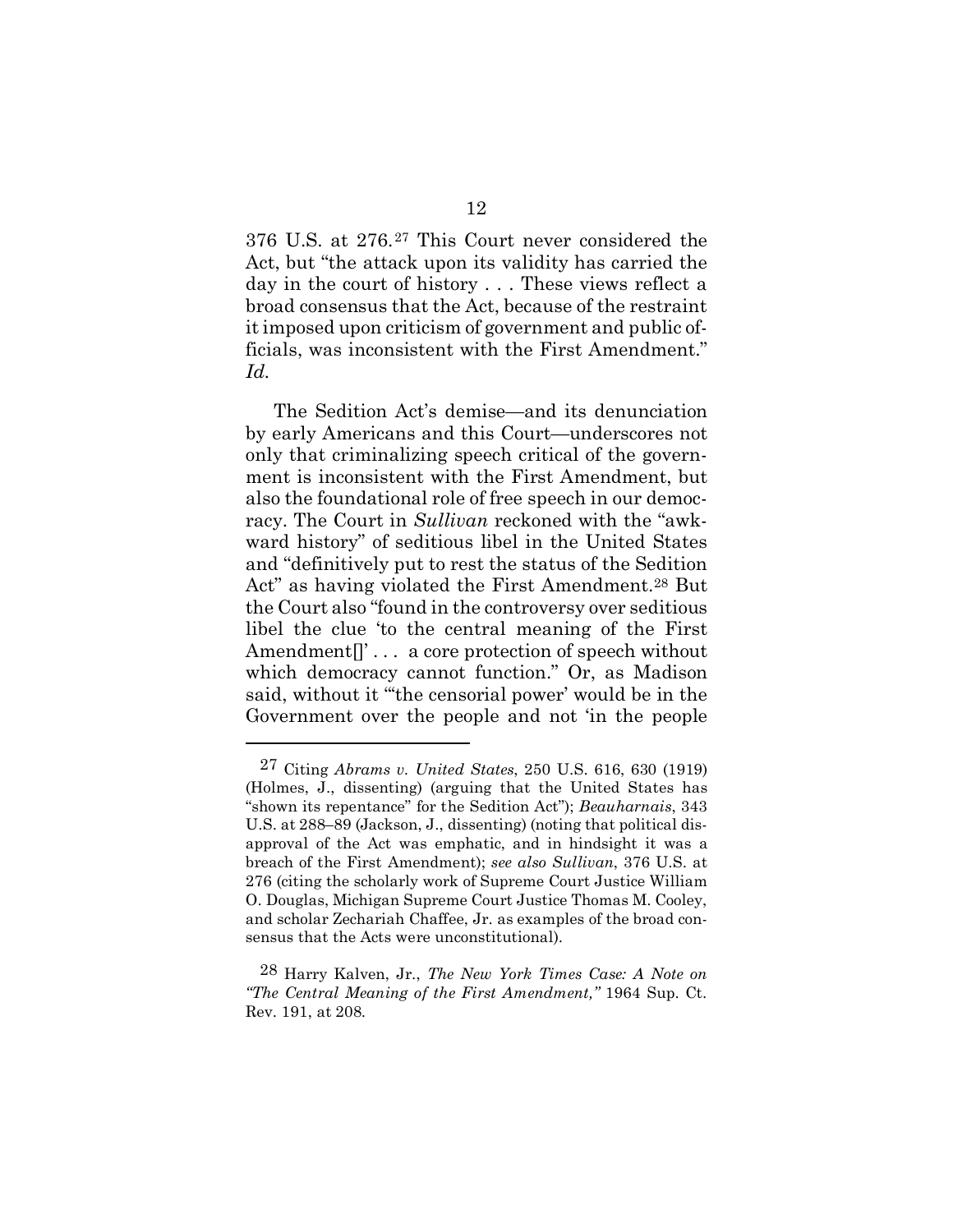over the Government.'"[29](#page-24-0) Freedom of speech survived these early tests because of support for this "central meaning" from the people and many of the Founders.

Over time, the First Amendment of the 1790s gave rise to the robust First Amendment jurisprudence courts apply today. For example, freedom of speech faced another test when the perils of the First World War again resulted in prosecutions of seditious libel dormant the previous century—under the Espionage Act of 1917 and the Sedition Act of 1918.[30](#page-24-1) In the following decades, this Court rejected the reasoning of those cases upholding convictions for seditious libel, and speech-protective jurisprudence arose consistent with the Founding era idea that for democracy to flourish the government should not hold censorial power over the people.[31](#page-24-2) Today, consistent with this

29 *Id.*

<span id="page-24-1"></span><span id="page-24-0"></span><sup>30</sup> *See, e.g.*, *Masses Publ'g Co. v. Patten*, 246 F. 24 (1917) (overturning Judge Learned Hand's refusal to convict a postmaster under the Espionage Act of 1917); *Schenck v. United States*, 249 U.S. 47 (1919) (affirming convictions under the Espionage Act for obstructing military recruitment and conscription efforts); *Abrams*, 250 U.S. at 616 (upholding the conviction of political leafleteers under the Sedition Act of 1918 over a dissent from Justices Oliver Wendell Holmes and Louis D. Brandeis, who argued that the First Amendment protected the leaflets).

<span id="page-24-2"></span><sup>31</sup> *See Brandenburg v. Ohio*, 395 U.S. 444 (1969) (overturning the clear and present danger test from *Schenck*). Later decisions like *Brandenburg* are consistent with the reasoning of the dissenters in *Abrams* and Justice Brandeis' famous concurrence in *Whitney v. California*, 274 U.S. 357 (1927) (Brandeis, J., concurring) ("Those who won our independence believed that the final end of the state was to make men free to develop their faculties . . .. They valued liberty both as an end and as a means. . . . They believed that freedom to think as you will and to speak as you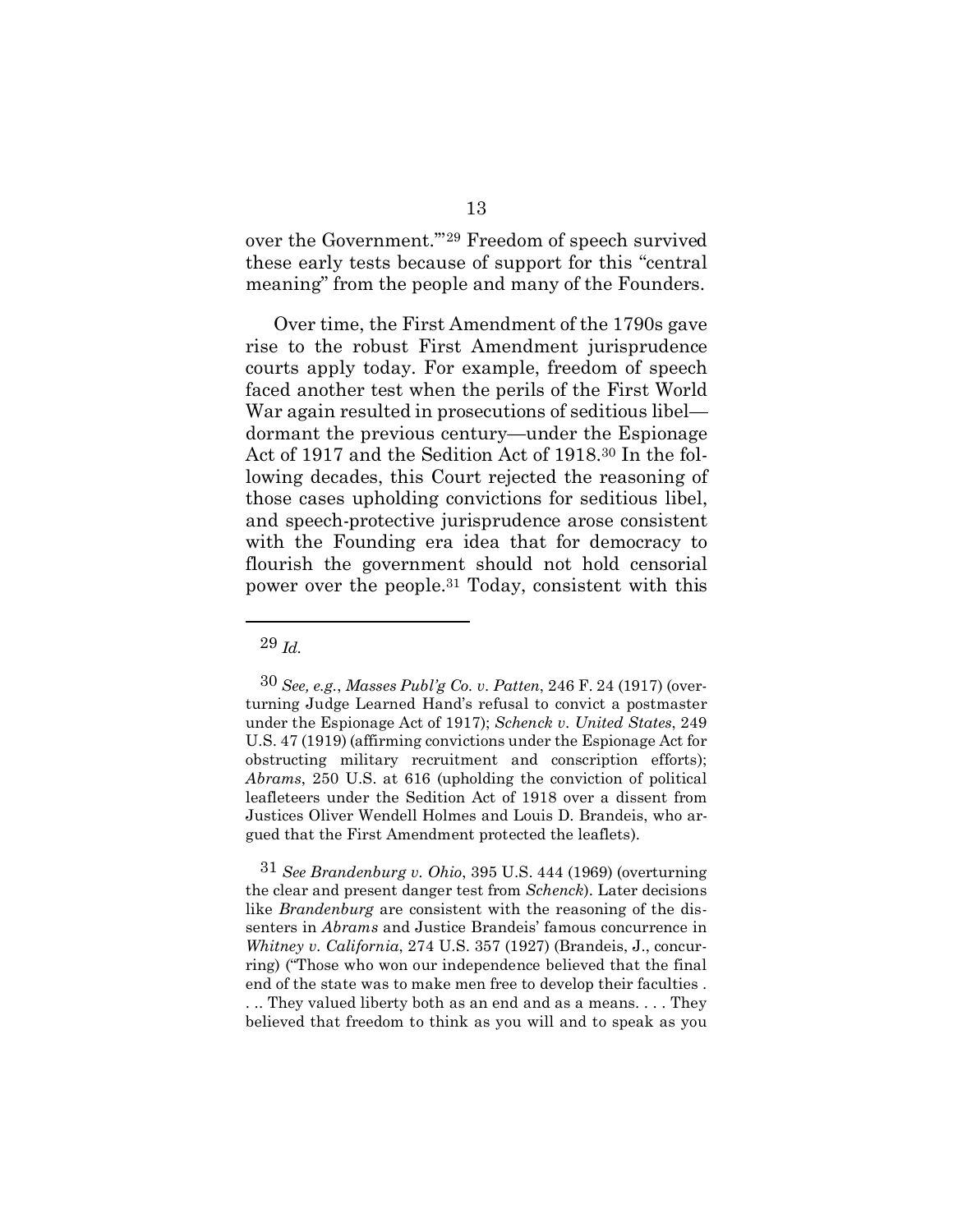"central meaning" of the First Amendment, free speech jurisprudence protects the expression of unpopular ideas by prohibiting both prior restraints and subsequent punishment for expression. "Our representative democracy only works if we protect 'the marketplace of ideas.' This free exchange facilitates an informed public opinion which, when transmitted to lawmakers, helps produce laws that reflect the People's will." *Mahanoy Area Sch. Dist. v. B.L.*, 141 S. Ct. 2038, 2046 (2021) (holding subsequent punishment of high school student for her speech was unconstitutional). *See also Crawford-El v. Britton*, 523 U.S. 574, 592 (1998) (noting the general rule "has long been established" that the First Amendment bars retaliation for protected speech). Consistent with the original rationale for the First Amendment, speakers should have a damages remedy for retaliation by federal officials to encourage speech and deter retaliation.

Like the First Amendment, the contours of other enumerated rights, including those for which a *Bivens* remedy has been recognized, evolved over time. The Fourth Amendment, for example, evolved significantly during the 20th century and into the 21st[.32](#page-25-0)

think are means indispensable to the discovery and spread of political truth; . . . that public discussion is a political duty; and that this should be a fundamental principle of the American government.").

<span id="page-25-0"></span><sup>32</sup> *See, e.g.*, *Katz v. United States*, 389 U.S. 347 (1967) (establishing the test for when someone has a reasonable expectation of privacy under the Fourth Amendment); *Terry v. Ohio*, 392 U.S. 1 (1968) (creating the "totality of the circumstances" test to evaluate whether officials have probable cause to stop and frisk someone); *Illinois v. Gates*, 462 U.S. 213 (1983) (establishing the probable cause standard); *United States v. Leon*, 468 U.S. 897 (1984) (establishing the good faith exception to the Fourth Amendment); *Riley v. California*, 573 U.S. 373 (2014) (holding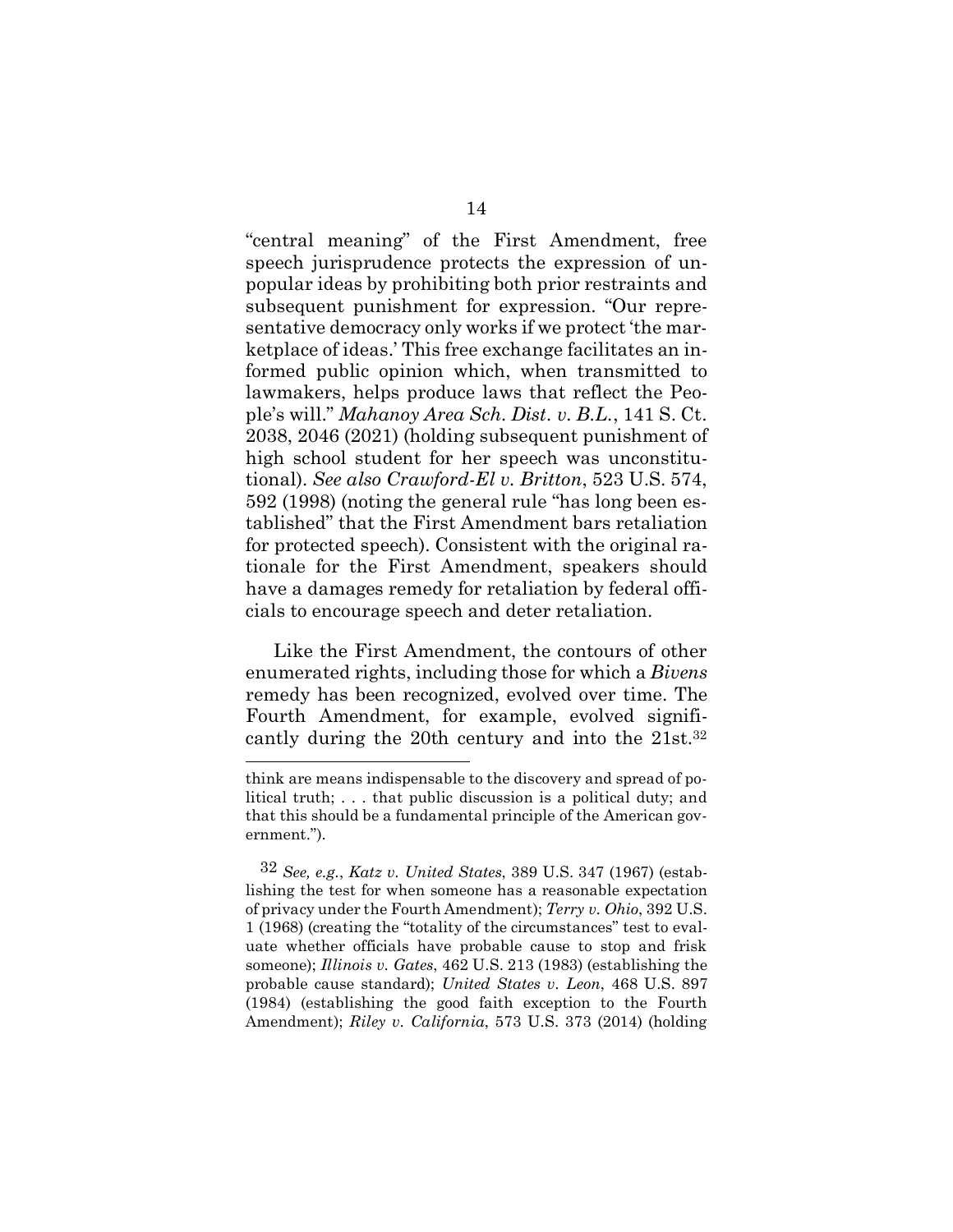*Bivens* itself concerned a Fourth Amendment claim for damages for an alleged unlawful search and seizure—an illegal arrest in the petitioner's home. *Bivens v. Six Unknown Named Agents of Fed. Bureau of Narcotics*, 403 U.S. 388, 389 (1971). In finding that an implied cause of action existed under the Constitution for such a violation, this Court applied then-recent decisions clarifying the scope of the Fourth Amendment. *Id.* at 393–94 (citing *Katz*, 389 U.S. 347; *Berger v. New York*, 388 U.S. 41 (1967); and *Silverman v. United States*, 365 U.S. 505 (1961)). And it did so despite the fact that "the Fourth Amendment"—like the First—"does not in so many words provide for enforcement by an award of money damages for the consequences of its violation." *Bivens*, 403 U.S. at 396.

Expressive freedom during the colonial period was fundamental to establishment of the United States as an independent nation. Further, the Framers' believed freedom of expression and freedom of the press are essential to a healthy democracy—and warranted explicit protection in the Bill of Rights. These fundamental protections should not be toothless against federal officials.

# **B. The Constitution and Bill of Rights were drafted against the backdrop of the common law.**

English and early American courts operated under a traditional common law system that allowed for damages for violation of rights as a matter of course. The Framers drafted the Constitution, and enumerated rights of free speech, freedom of the press, and

warrantless search and seizure of a cell phone during an arrest violates the constitution).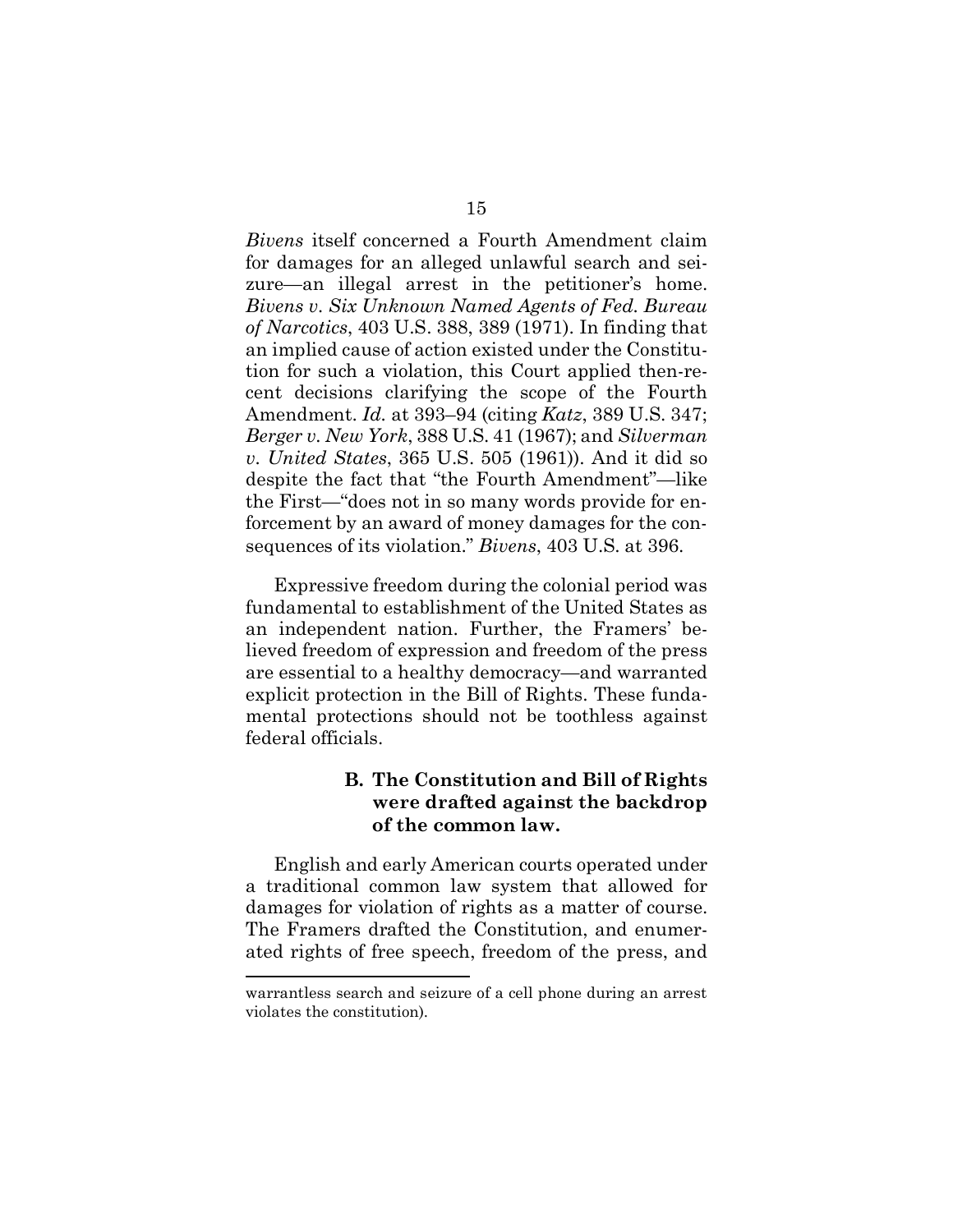freedom of assembly therein, against the backdrop of this common law system. As such, damages should remain available for a violation of these rights.

As discussed above, the Framers were influenced by political ideals and lived experience concerning free speech in drafting the Constitution. And they spoke about freedom of speech and the press in practical, not purely philosophical, ways.

Thomas Jefferson explained his view that enumerated rights would be a "legal check . . . in[] the hands of the judiciary."[33](#page-27-0) And Federalist Alexander Addison said "[I]t is well known that, as by the *common law* of England, so by the common law of America, and by the Sedition Act, every individual is at liberty to expose, in the strongest terms, consistent with decency and truth all the errors of any department of the government."[34](#page-27-1)

When the Constitution and Bill of Rights were drafted, and later, when this Court decided *Bivens* in 1971, individuals could sue federal officers for damages in state court under common law theories of liability. This was true for not only enumerated rights,  $35$ 

<span id="page-27-2"></span>35 *See, e.g.*, *Osborn v. Bank of the United States*, 22 U.S. (9 Wheat.) 738 (1824) (recognizing a cause of action for collection of an illegal tax); *Davis v. Gray*, 83 U.S. (16 Wall.) 203 (1872)

<span id="page-27-0"></span><sup>33</sup> Campbell, *supra* note 7, at 267 n. 80 (citing Letter from Thomas Jefferson to James Madison (Mar. 15, 1789) *in* 14 The Papers of Thomas Jefferson (Julian P. Boyd ed., 1971)).

<span id="page-27-1"></span><sup>34</sup> *Id.* at 284 (citing Alexander Addison, *Analysis of the Report of the Committee of the Virginia Assembly, on the Proceedings of Sundry and of the Other States in Answer to their Resolutions*, at 42 (Philadelphia, Zachary Poulson Jr. ed. 1800)).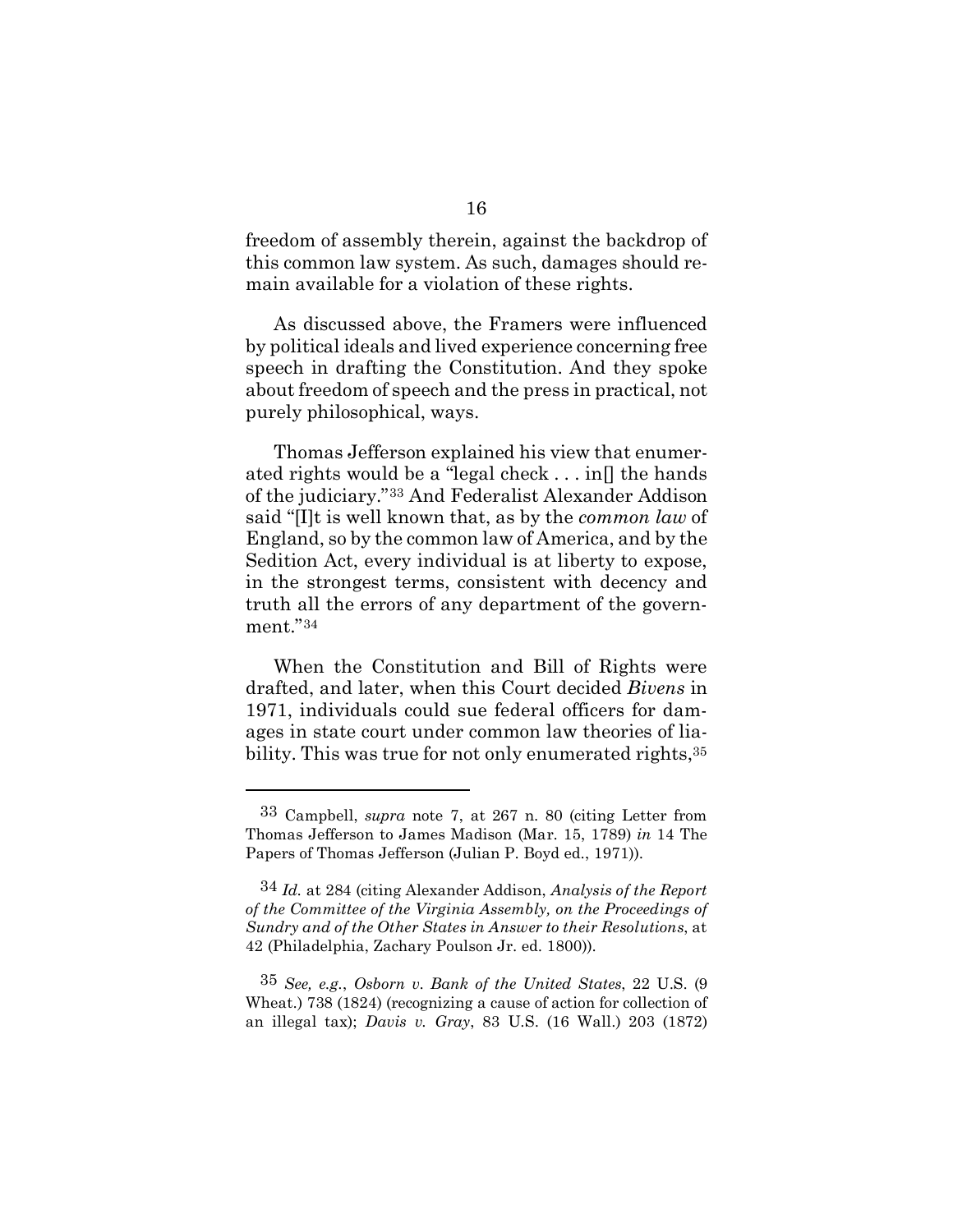but also unenumerated rights[.36](#page-28-0) Against the backdrop of this established historical practice, there is "no reason to believe the draftsmen of the Constitution gave specific attention to the problems of implementation... [T]he Constitution was to be implemented in accordance with the remedial institutions of the common law."[37](#page-28-1)

Further, general federal question jurisdiction was not codified until 1875.[38](#page-28-2) Absent diversity of the parties, therefore, before 1875, vindication of *any* constitutional right was litigated at the state level using the common law system of remedies, which, as discussed above, routinely allowed for damages to remedy past harm. This Court's decision in *Erie Railroad Co. v. Tompkins* eliminating the "federal general common

<sup>(</sup>finding illegal authorization of settlers on land violated the Contracts Clause and warranted personal liability for the officers involved).

<span id="page-28-0"></span><sup>36</sup> *See, e.g.*, *Entick v. Carrington* (1765) 95 Eng. Rep. 807 (K.B.) (finding by an English common law court that a claim for trespass against the King's messengers warranted damages where they broke into the plaintiff's home without lawful authority); *Little v. Barreme*, 6 U.S. (2 Cranch) 170 (1804) (awarding damages against an American captain for the illegal seizure of a Danish ship); *Bates v. Clark*, 95 U.S. (5 Otto) 204, 204–05 (1877) (awarding damages to a whiskey merchant after army officials illegally confiscated his wares).

<span id="page-28-1"></span><sup>37</sup> Sina Kian, *The Path of the Constitution: The Original System of Remedies, How It Changed, and How the Court Responded*, 87 N.Y.U. L. Rev. 132, 150 n. 71 (2012).

<span id="page-28-2"></span><sup>38</sup> Act of Mar. 3, 1875, 18 Stat. 470, 470 (codified as amended at 28 U.S.C. § 1331 (1994)).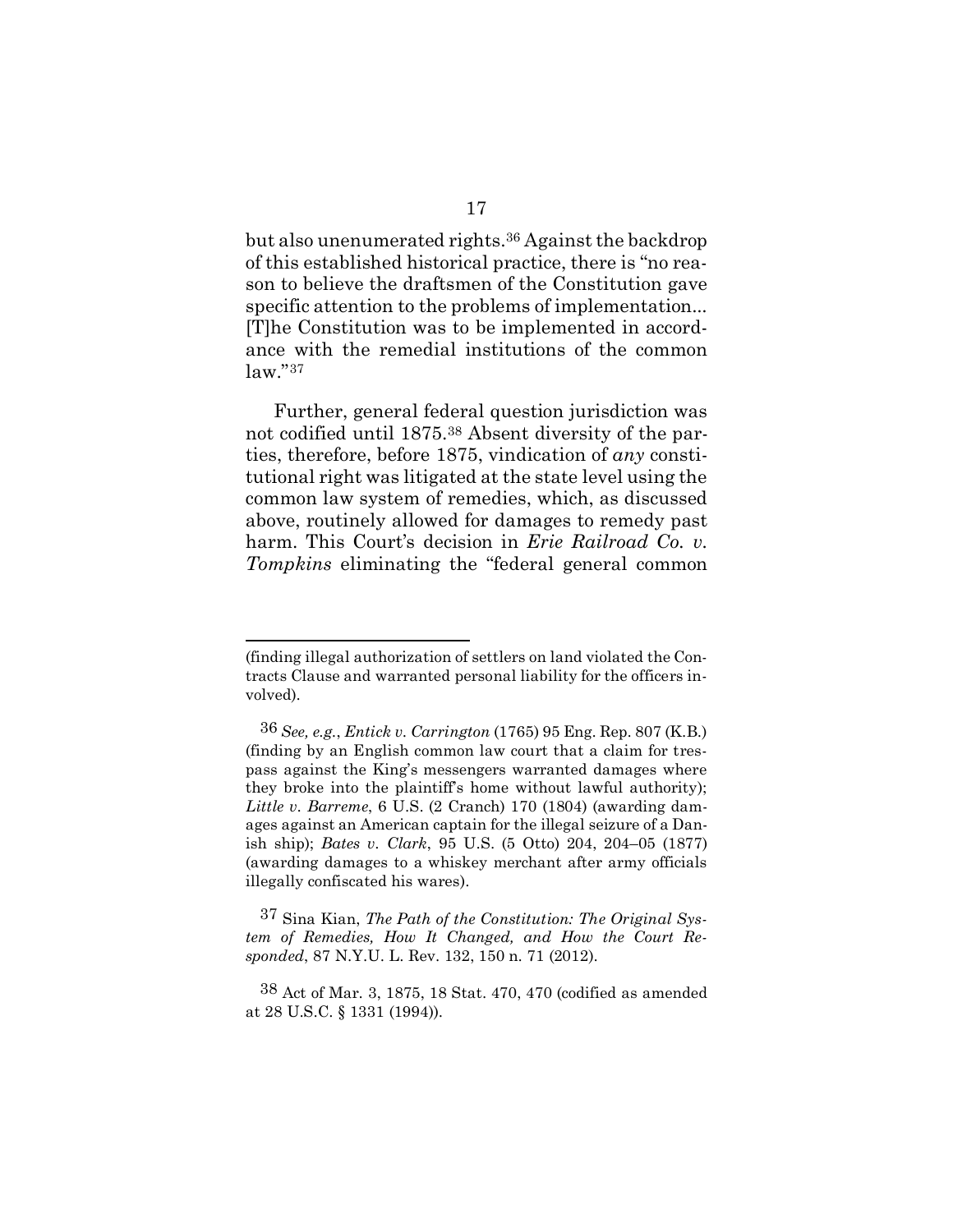law"[39](#page-29-0) muddied the proper forum in which to bring causes of action with roots in federal law that were historically litigated in state court under the common law system.[40](#page-29-1)

It is against that backdrop that this Court considered supplementing common law remedies with a federal damages remedy, and ultimately decided to do so by recognizing an implied damages remedy for constitutional violations in *Bivens*, 403 U.S. at 396–97. Doing so was consistent with a common-sense and historical view of the Framers' expectations when they adopted the Bill of Rights, which would have assumed the rights therein to be fully enforceable.

## **III. Retaliation in Violation of the Fundamental Right to Free Speech Is a Proper**  *Bivens* **Claim.**

Historically, as discussed above, individuals could sue federal officials for damages for violating their rights—constitutional or otherwise—often in state court. "In the early Republic, 'an array of writs . . . allowed individuals to test the legality of government conduct by filing suit against government officials' for money damages 'payable by the officer.' These

<sup>39</sup> 304 U.S. 64, 78 (1938).

<span id="page-29-1"></span><span id="page-29-0"></span><sup>40</sup> *See* Carlos Manuel Vázquez, *Bivens and the Ancien R*é*gime*, 96 Notre Dame L. Rev. 1923, 1931–32 (2021) (explaining how after *Erie* the old regime of remedies for rights violations was essentially "downgraded" to state law, like the rest of the former federal common law). The Westfall Act both complicated matters by eliminating state actions against federal officials, *id.* at 1937, and clarified them by carving out an exception for constitutional claims, *see infra* Section III.C.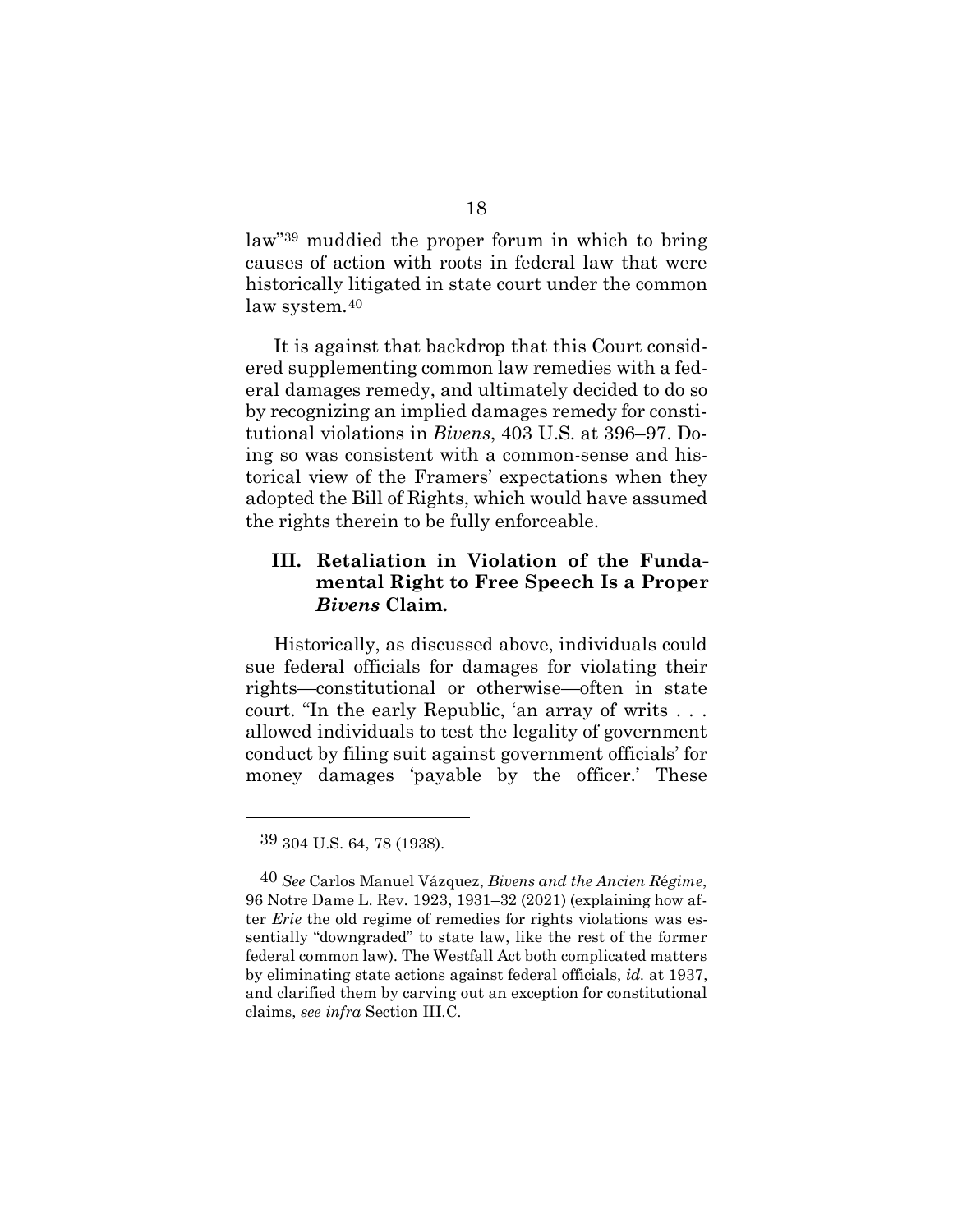common-law causes of action remained available through the 19th century and into the 20th." *Tanzin v. Tanvir*, 141 S. Ct. 486, 491 (2020). Availability of a First Amendment *Bivens* claim, therefore, would rightly continue the common law approach to remedies for speakers who suffer government retaliation, who could recover money damages payable by that official.

Under *Bivens* and its progeny, however, suing federal officials for damages directly under the Constitution has come to require a two-step inquiry: (1) whether the claim arises in a new context; and, if so, (2) whether "there are any special factors that counsel hesitation" in recognizing a damages claim directly under the Constitution. *Hernandez v. Mesa*, 140 S. Ct. 735, 743 (2020). Central to this inquiry is "whether the Judiciary is well suited, absent congressional action or instruction, to consider and weigh the costs and benefits of allowing a damages action to proceed." *Id.* Under this framework, the Ninth Circuit determined that Respondent Boule's First Amendment retaliation claim arises in a new context. Based on the Court's prior decisions, it is far from clear that First Amendment retaliation claims against federal officials arise in a new context. Further, none of the special factors counsel hesitation in recognizing a *Bivens*  remedy for First Amendment retaliation.

## **A. The Court's current rule does not foreclose a** *Bivens* **remedy for First Amendment retaliation.**

The Ninth Circuit ruled that Respondent Boule's First Amendment retaliation claim arises in a new context. *Boule v. Egbert*, 998 F.3d 370, 390 (9th Cir. 2021). As an initial matter, it's not clear a First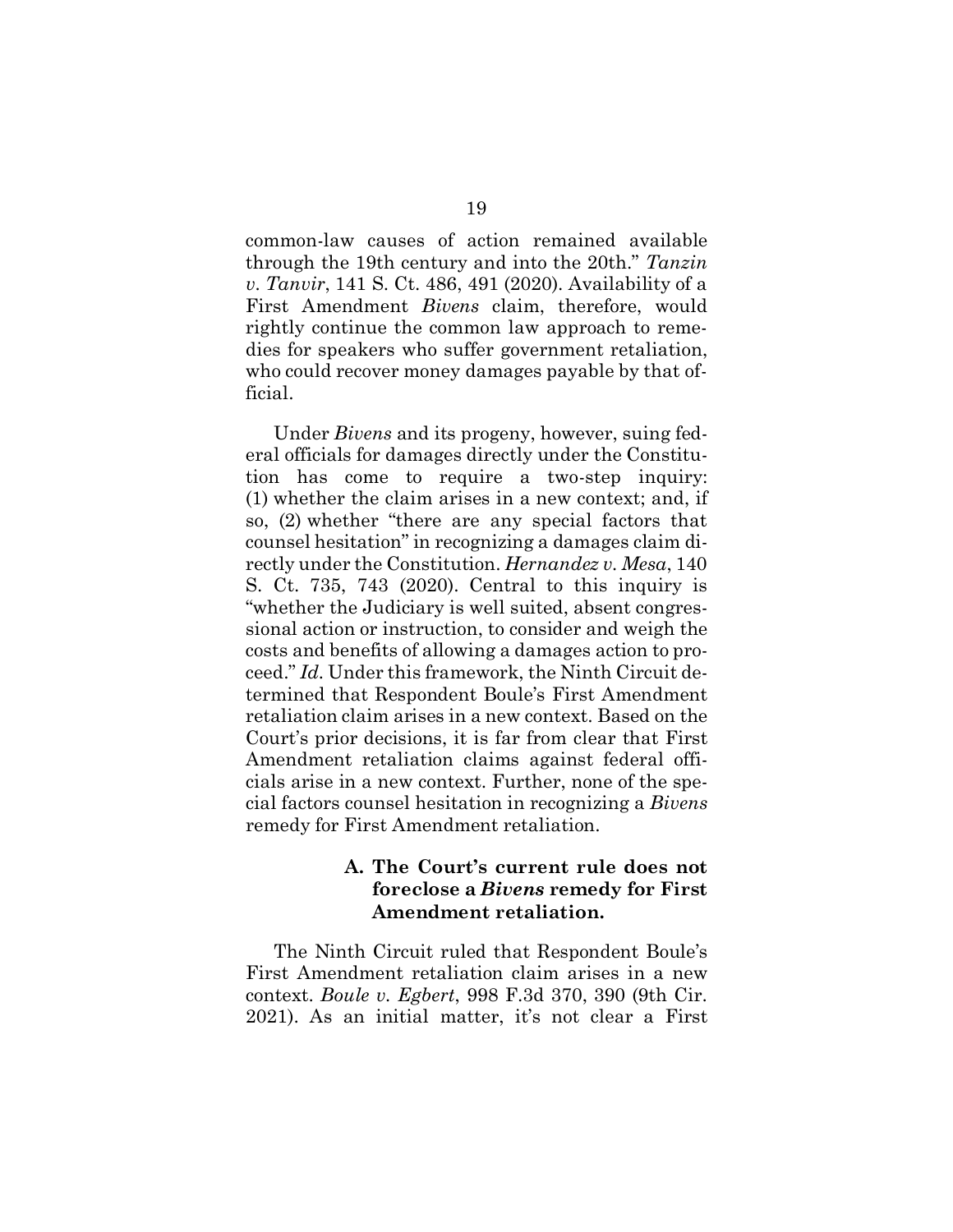Amendment retaliation claim arises in a new context for the purposes of *Bivens*, as this Court has been willing to assume, without deciding, that *Bivens* extends to First Amendment claims. *See Wood v. Moss*, 572 U.S. 744, 757 (2014) (assuming a *Bivens* remedy was available for plaintiff's First Amendment retaliation claims); *Harlow v. Fitzgerald,* 457 U.S. 800, 820 n.36 (1982) (deciding whether defendants were entitled to immunity without disputing whether plaintiffs properly alleged a damages claim under *Bivens*). Nevertheless, even if the Court determines that First Amendment retaliation claims under *Bivens* arise in a new context, a remedy is available because no special factors—including separation of powers, alternative remedies, and the suitability of the judiciary to evaluate the claim—counsel hesitation. Indeed, the fundamental nature of expressive rights to American democracy, and the deterrent effect damages provide against federal officials violating those rights, urge the availability of a remedy.

This Court has not outlined an exhaustive list of special factors, instead explaining that "sometimes there will be doubt because some other feature of a case—difficult to predict in advance—causes a court to pause before acting without express congressional authorization." *Ziglar v. Abbasi*, 137 S. Ct. 1843, 1858 (2017). However, this Court's emphasis on "whether the Judiciary is well-suited, absent congressional action, or instruction," *id*., to consider a *Bivens* claim, emphasizes the importance of one special factor: separation of powers concerns.[41](#page-31-0) 

<span id="page-31-0"></span><sup>41</sup> *See Hernandez*, 140 S. Ct. at 749–50 (summarizing all of the special factors as relating to concerns about separation of powers).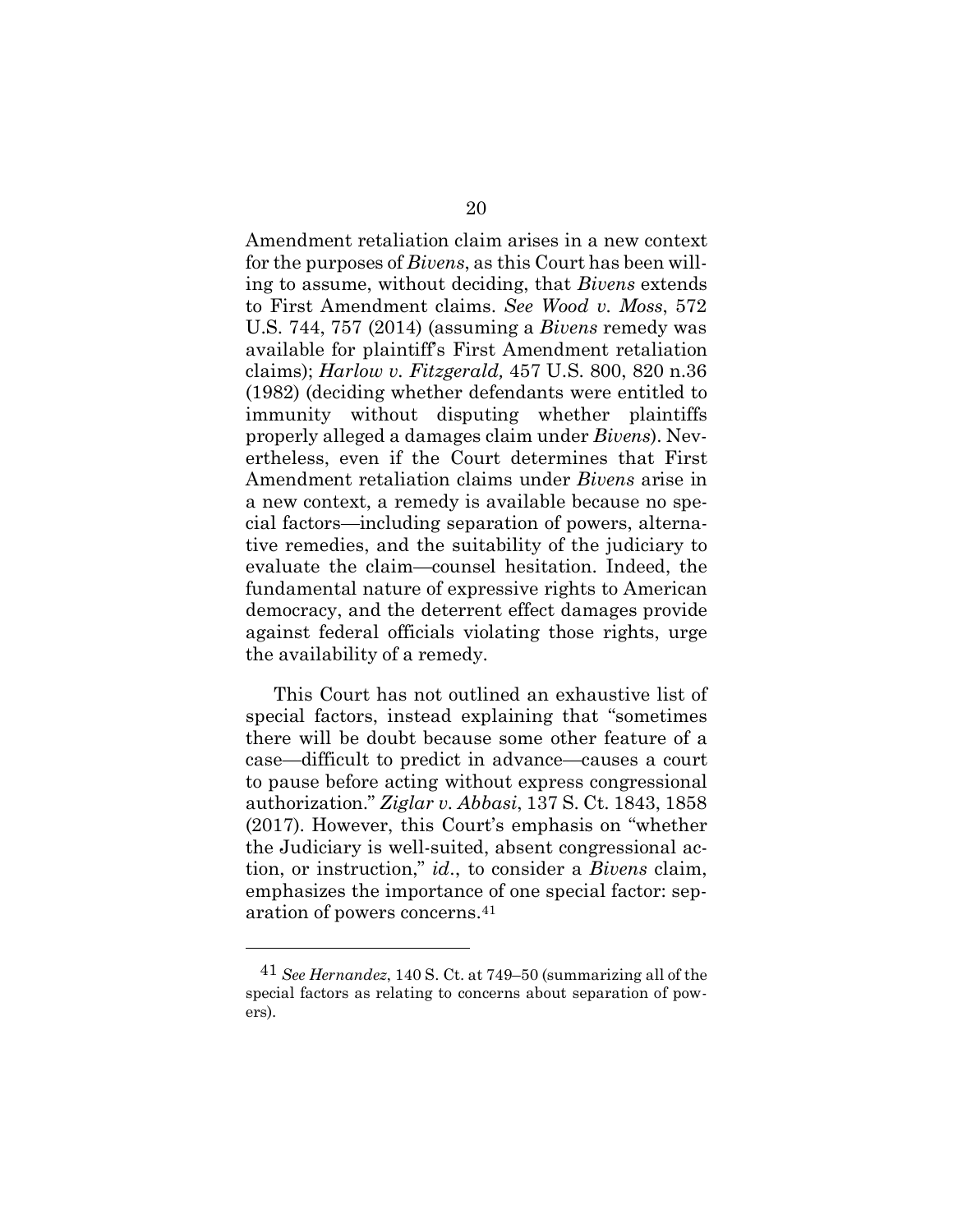In the context of a typical First Amendment retaliation claim, separation of powers concerns do not counsel hesitation because the Framers and early congressmen would not have doubted the availability of effective enforcement of the enumerated rights in the Constitution. Congress has also implicitly endorsed a damages remedy for constitutional violations, and it is unreasonable to expect the modern Congress to do what the first Congress did not.

Further, separation of powers is just one of the several "special factors" to be considered before recognizing a *Bivens* remedy. Another special factor that counsels hesitation is when "there is an alternative remedial structure present" in the case. *Abbasi*, 137 S. Ct. at 1858. The unavailability of any other remedy for completed First Amendment violations weighs strongly in favor of a remedy for speakers alleging First Amendment retaliation claims against federal officials. Only backward-looking damages can remedy such deprivations of First Amendment rights. There is no adequate alternative remedy for these past harms[.42](#page-32-0)

Because recognizing a *Bivens* remedy for First Amendment retaliation does not interfere with an honest evaluation of separation of powers, because no remedy other than damages can repair past harm to speakers, and because the federal judiciary regularly evaluates First Amendment retaliation claims, this

<span id="page-32-0"></span><sup>42</sup> Nally's case illustrates why forward-looking injunctive relief is often inadequate in First Amendment retaliation cases. Rescission of Graham's Directive and his removal as President of Haskell would have been appropriate injunctive relief, but those already occurred. Without damages, Nally was left without a remedy for the 90 days he was silenced under the Directive.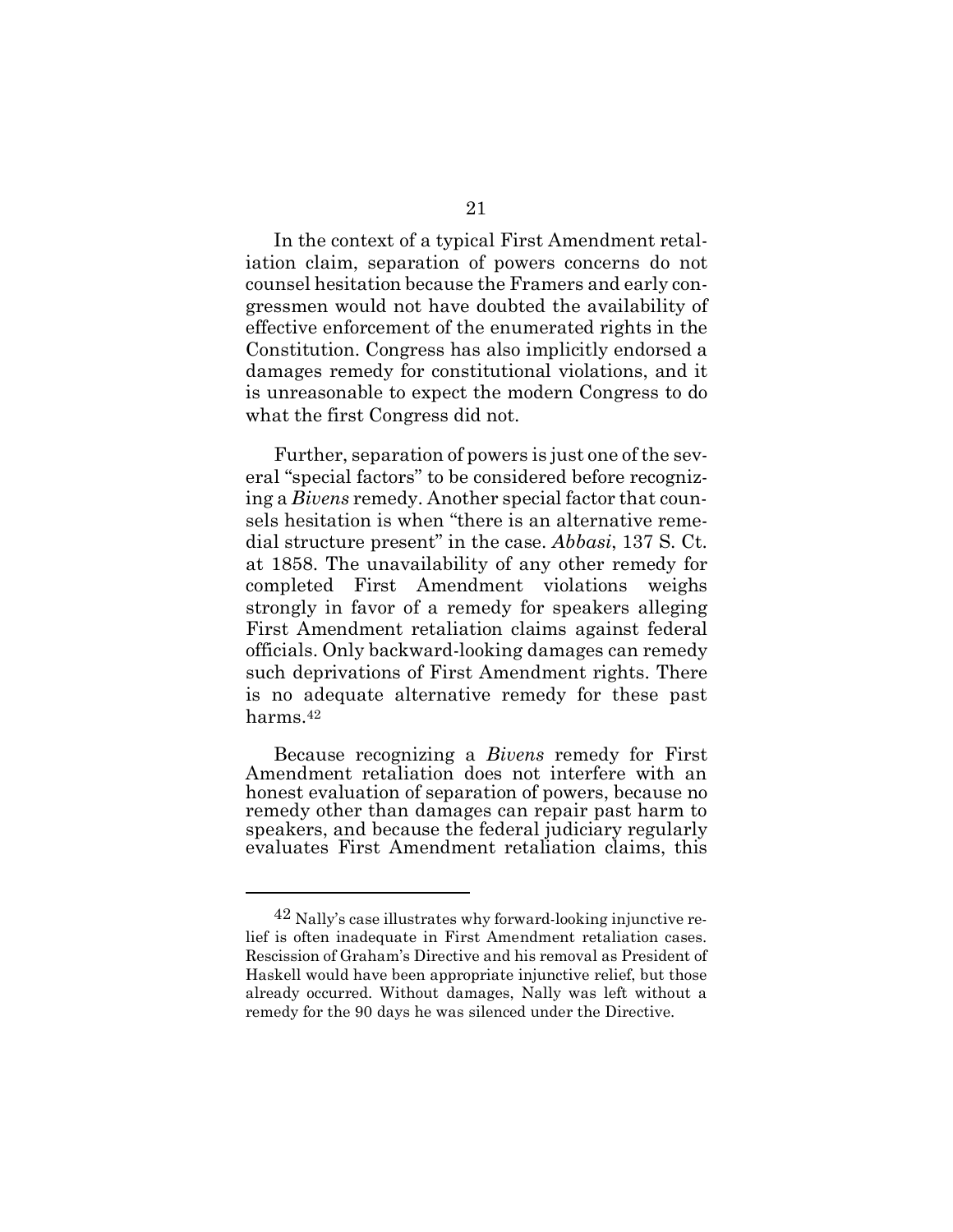Court should recognize a *Bivens* remedy for First Amendment retaliation.

# **B. A damages claim is the only available remedy for past harms to speakers subjected to retaliation by federal officials.**

While availability of alternative remedies to vindicate a plaintiff's harm counsels hesitation before recognizing a damages remedy under *Bivens*, *see Abbasi*, 137 S. Ct. at 1858; *Hernandez*, 140 S. Ct. at 750, such hesitation is not warranted for First Amendment retaliation. No alternative remedial structure can address past harm to speakers when federal officials retaliate against them for exercising First Amendment rights. In *Abbasi,* this Court emphasized that a damages remedy against federal officials was appropriate where, as in *Bivens* and *Davis v. Passman*, it was "damages or nothing." 137 S. Ct. at 1862 (quoting *Bivens*, 403 U.S. at 410 (Harlan, J., concurring in the judgment)); *Davis v. Passman*, 442 U.S. 228, 245 (1979). First Amendment retaliation claims like Respondent Boule's and the plaintiffs' in *Nally* seek a remedy for past harm, which can be remedied *only* by way of damages.

In another recent case, *Himmelreich v. Federal Bureau of Prisons*, a federal inmate alleged a corrections officer retaliated against him for filing a grievance against prison staff. No. 4:10CV2404, 2019 WL 4694217 (N.D. Ohio Sept. 25, 2019). Federal officials argued a *Bivens* remedy was inappropriate because, instead, the inmate could petition for a writ of *habeas corpus*. *Id.* at \*11. But the writ would be insufficient; even if it could have relieved the prisoner "from the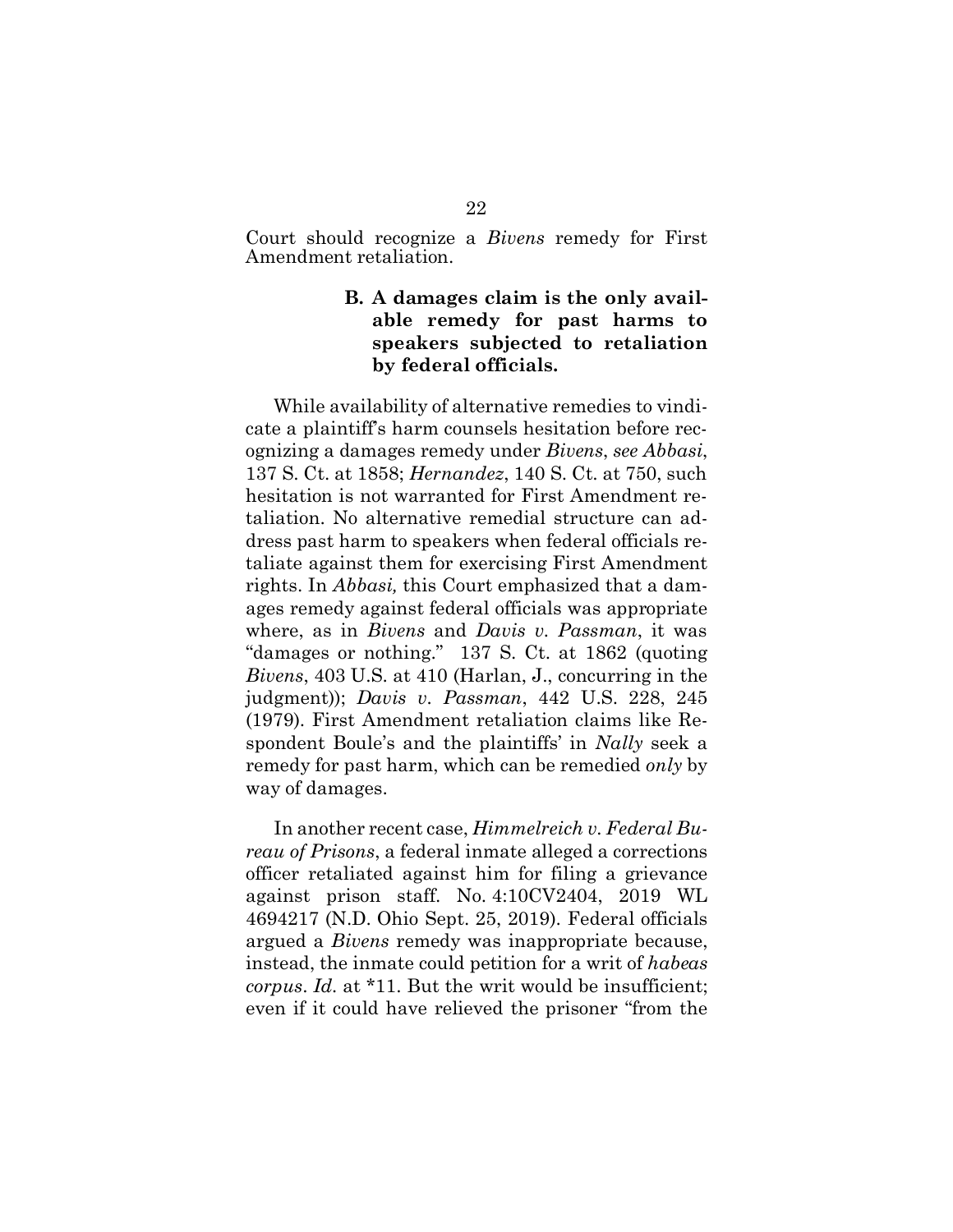tangible *consequences* of the alleged retaliation, it would not itself have cured the intangible First Amendment injury he endured the moment he was punished for engaging in protected activity." *Id.* (emphasis in original). *See also Jerra v. United States*, No. 2:12-cv-01907-ODW, 2018 WL 1605563, at \*5–6 (C.D. Cal. Mar. 29, 2018) ("Injunctive relief . . . does not compensate [the plaintiff] for the harm he suffered, and does not present an adequate alternative.").

And in *Dyer v. Smith*, a traveler asserted both First Amendment and Fourth Amendment damages claims after a Transportation Security Administration agent ordered plaintiff to delete a recording of the agent patting down plaintiff's husband. No. 3:19-cv-921, 2021 WL 694811, at \*1–2 (E.D. Va. Feb. 23, 2021). The Court found there was no alternative remedy for the traveler because the TSA's administrative complaints process allowed traveler complaints about denied or delayed boarding only when they are wrongly identified as a "threat"; this was insufficient to remedy the past harm caused by First Amendment retaliation. *Id.* at \*5.

In some cases, like *Himmelreich*, there will be an additional remedy to relieve a speaker from ongoing harm caused by a censor, like injunctive relief or, for federal inmates, a writ of *habeas corpus*. But none of these remedies can address the "intangible First Amendment injury," *Himmelreich*, 2021 WL 469217, at \*11, that occurs the moment an official engages in retaliation. Only damages, looking backward to that moment, can do so. To foreclose these damages for speakers who happen to experience retaliation at the hands of a federal official is inconsistent with the rationale that "[b]ecause 'every violation [of a right]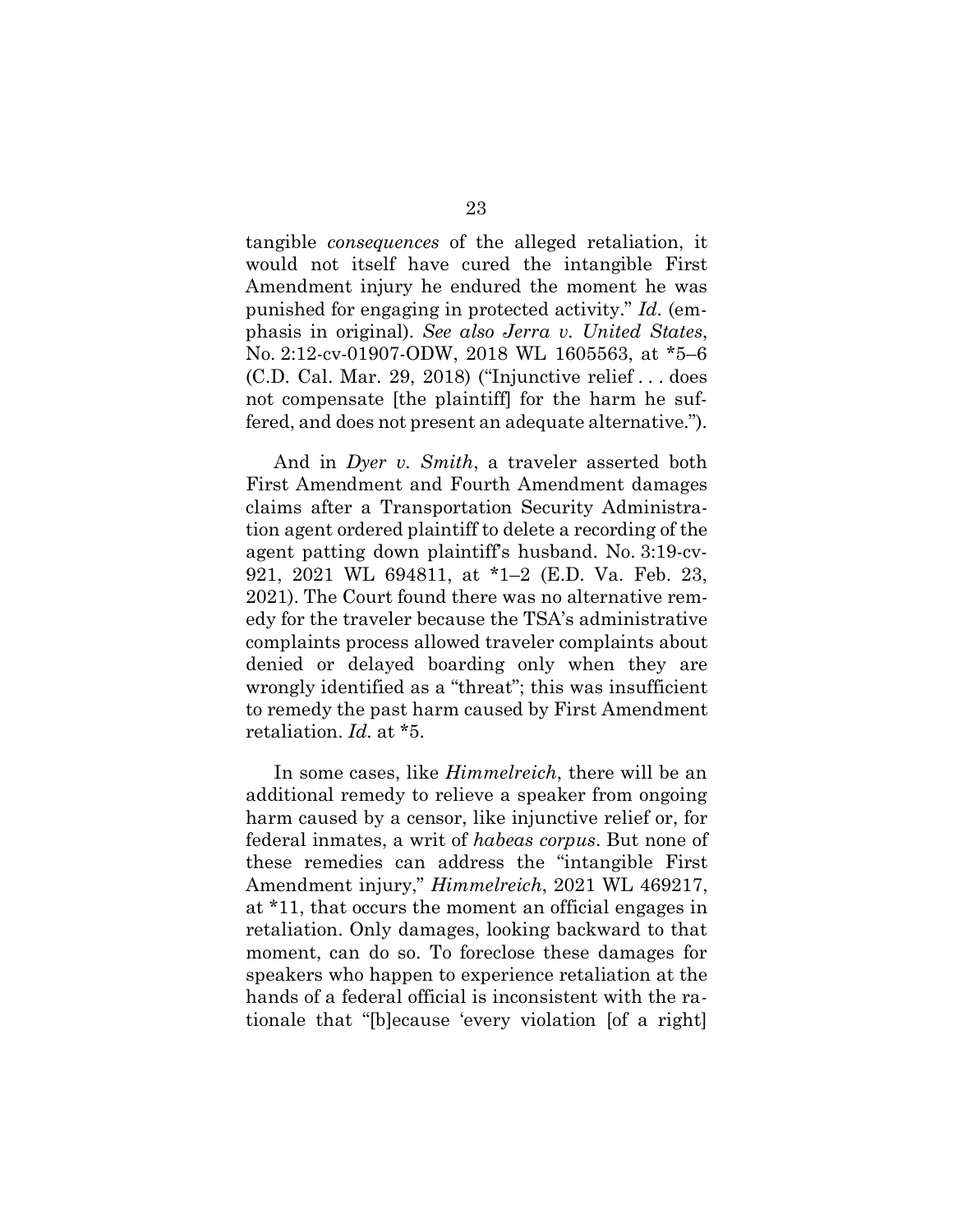imports damage,' nominal damages can redress [a speaker]'s injury. . . ." *Uzuegbunam v. Preczewski*, 141 S. Ct. 792, 802 (2021) (holding nominal damages for a First Amendment retaliation claim sufficed to confer standing). However quantified, past harms caused by First Amendment retaliation are remedied only by damages. And if federal officials can escape liability for completed violations of the First Amendment, they will not be deterred from continuing to retaliate.

Similarly, in *Bivens* itself, Bivens sought damages for his arrest, in his home, by federal agents on November 26, 1965. *Bivens*, 403 U.S. at 390. That arrest and search were completed when, on July 7, 1967, Bivens filed suit, and on June 21, 1971, when this Court reversed the dismissal of his claim for damages. *Id.* For Bivens, it was "damages or nothing," because no other remedy looked back at the harm caused when federal officials entered his home and arrested him. *Id.* at 410.

The primary remedy for First Amendment retaliation in all cases is similarly backward-looking money damages.[43](#page-35-0) This is because no other remedy will do. To prohibit recovery of damages against federal officials, the original persons restricted by the First Amendment, guts the protections of this fundamental right by rendering it virtually toothless to vindicate past harms.

<span id="page-35-0"></span><sup>43</sup> *See, e.g.*, *Jennings v. Town of Stratford*, 263 F. Supp. 3d 391 (D. Conn. 2017) (affirming jury award of \$1 million in compensatory damages for First Amendment retaliation); *Pucci v. Somers*, 834 F. Supp. 2d 690 (E.D. Mich. 2011) (affirming jury award of over \$500,000 in compensatory damages for First Amendment retaliation).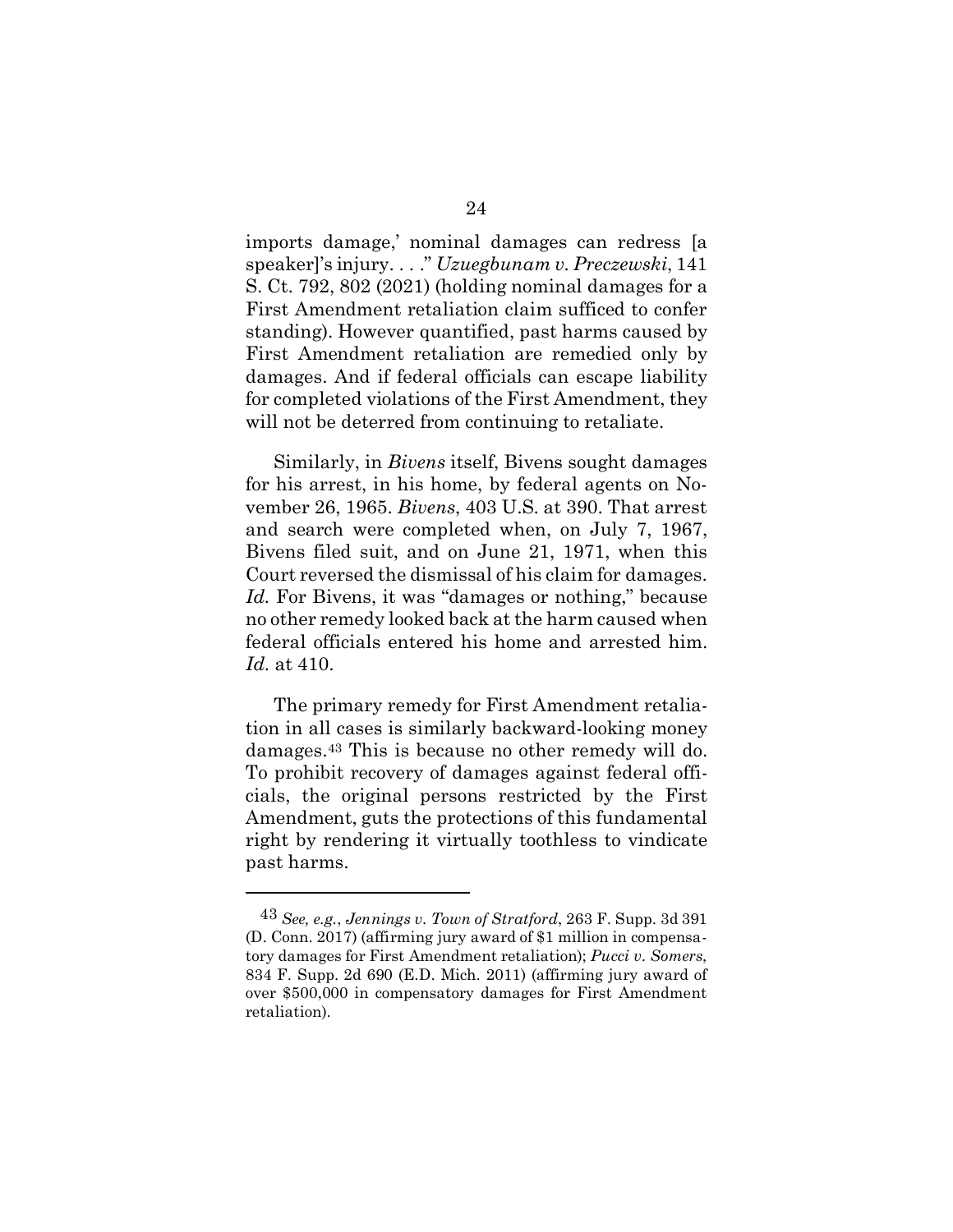## **C. Allowing** *Bivens* **claims for First Amendment retaliation does not run afoul of the separation of powers.**

Judge Bumatay's dissent in the Ninth Circuit's decision in favor of Respondent Boule leads with the argument that separation of powers, not fundamental rights, is the "radical innovation" of the Constitution, and allowing Respondent to recover damages for violation of his First Amendment rights would undermine this innovation.[44](#page-36-0) However, allowing speakers to recover for violations of their fundamental rights in court via First Amendment retaliation claims—which by their nature typically involve individual instances of unlawful action, not high-level government policy does not interfere with separation of powers. And the Constitution embodying these principles of separation of powers may not have even been ratified without the individual rights enumerated in the Bill of Rights[.45](#page-36-1)

The Framers themselves would not have drafted an explicit enforcement mechanism because they would not have doubted the rights they enumerated were enforceable. *See supra* Section II.B. This Court should not expect Congress to have done so, either. There are, however, a number of other explanations for why Congress has not explicitly endorsed a damages remedy for First Amendment retaliation.

<span id="page-36-0"></span><sup>44</sup> *Boule*, 998 F.3d at 373–74 (Bumatay, J., dissenting).

<span id="page-36-1"></span><sup>45</sup> *See supra* note 7.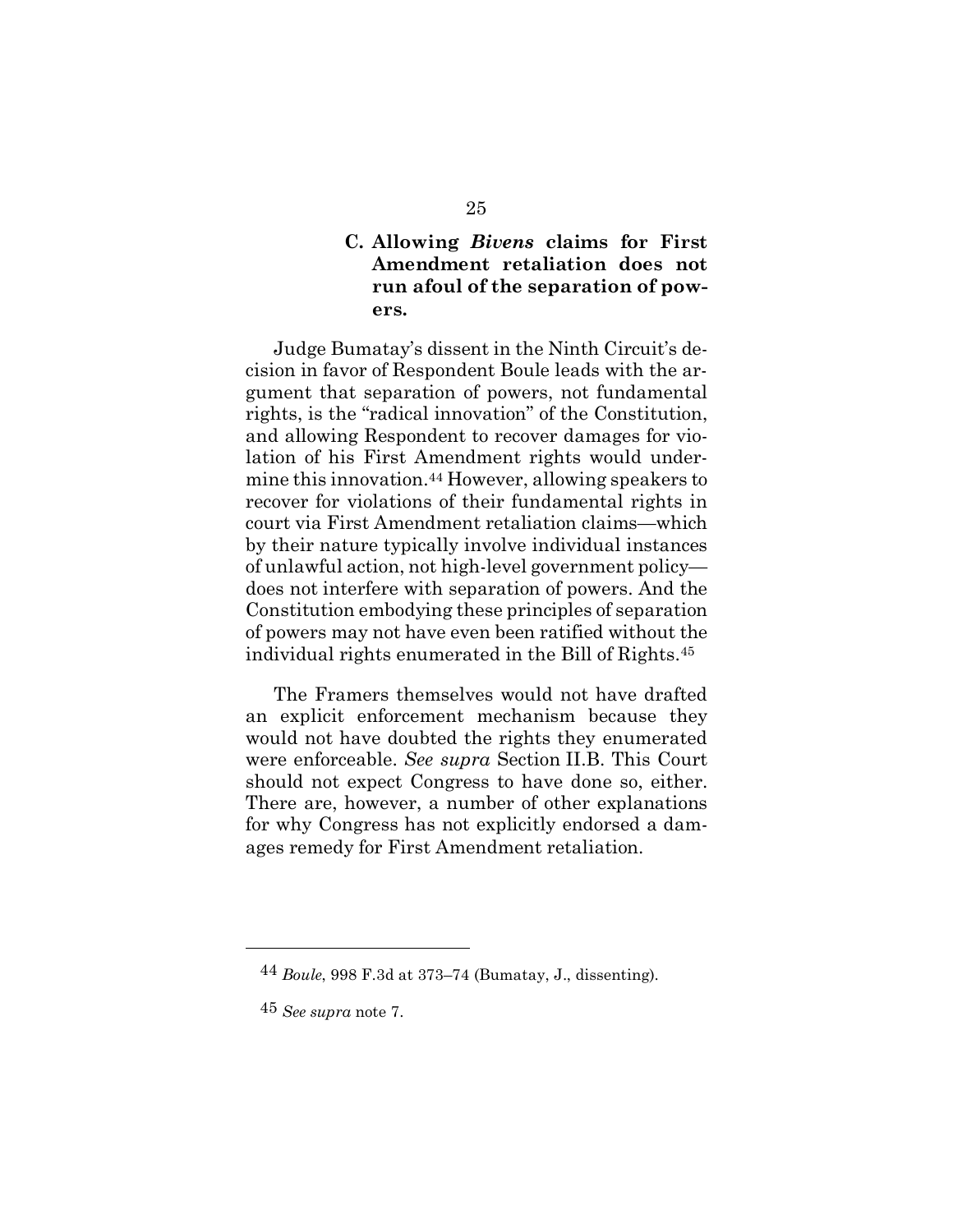First, as many litigants, *amici*, and scholars have argued[46](#page-37-0)—correctly—Congress already implicitly endorsed damages remedies for constitutional violations in the Westfall Act. In the Act, Congress pre-empted state tort remedies and made the Federal Tort Claims Act (FTCA), 28 U.S.C. §§ 1346, 2671–2680, the exclusive remedy against federal officers acting within the scope of their employment. This broad pre-emption included an exception for *Bivens* remedies by exempting cases where litigants bring claims "for a violation of the Constitution of the United States." 28 U.S.C.  $§ 2679(b)(2)(A).$ 

In *Hernandez*, however, this Court interpreted the Westfall Act's exemption for constitutional violations to mean Congress "left *Bivens* where it found it." *Hernandez*, 140 S. Ct. at 748 n.9. In 1988, when Congress passed the Act, the Court had only recognized a damages remedy against federal officials for violations of the Fourth Amendment search and seizure clause, *Bivens*, the Fifth Amendment due process clause, *Davis*, 442 U.S. at 243–44, and the Eighth Amendment cruel and unusual punishment clause, *Carlson v. Green*, 446 U.S. 14, 19–20 (1980).

As an initial matter, this interpretation of the Westfall Act runs counter to the plain language of the

<span id="page-37-0"></span><sup>46</sup> *See, e.g.*, Br. for Institute for Justice as *Amicus Curiae*, *Hernandez v. Mesa*, 17-1678 (Aug. 9, 2019); Br. for Carlos M. Vázquez and Anya Bernstein as *Amici Curiae*, *Hernandez v. Mesa*, 17-1678 (Aug. 9, 2019); Carlos Manuel Vázquez & Stephen I. Vladeck, *State Law, the Westfall Act, and the Nature of the Bivens Question*, 161 U. Penn. L. Rev. 509 (2013); Pls. Mem. of Law In Opp'n. To Def. Ronald Graham's Mot. to Dismiss. Pls. Third Cause of Action, *Nally v. Graham*, No. 2:21-cv-2113-JAR-TJJ (D. Kan. June 22, 2021).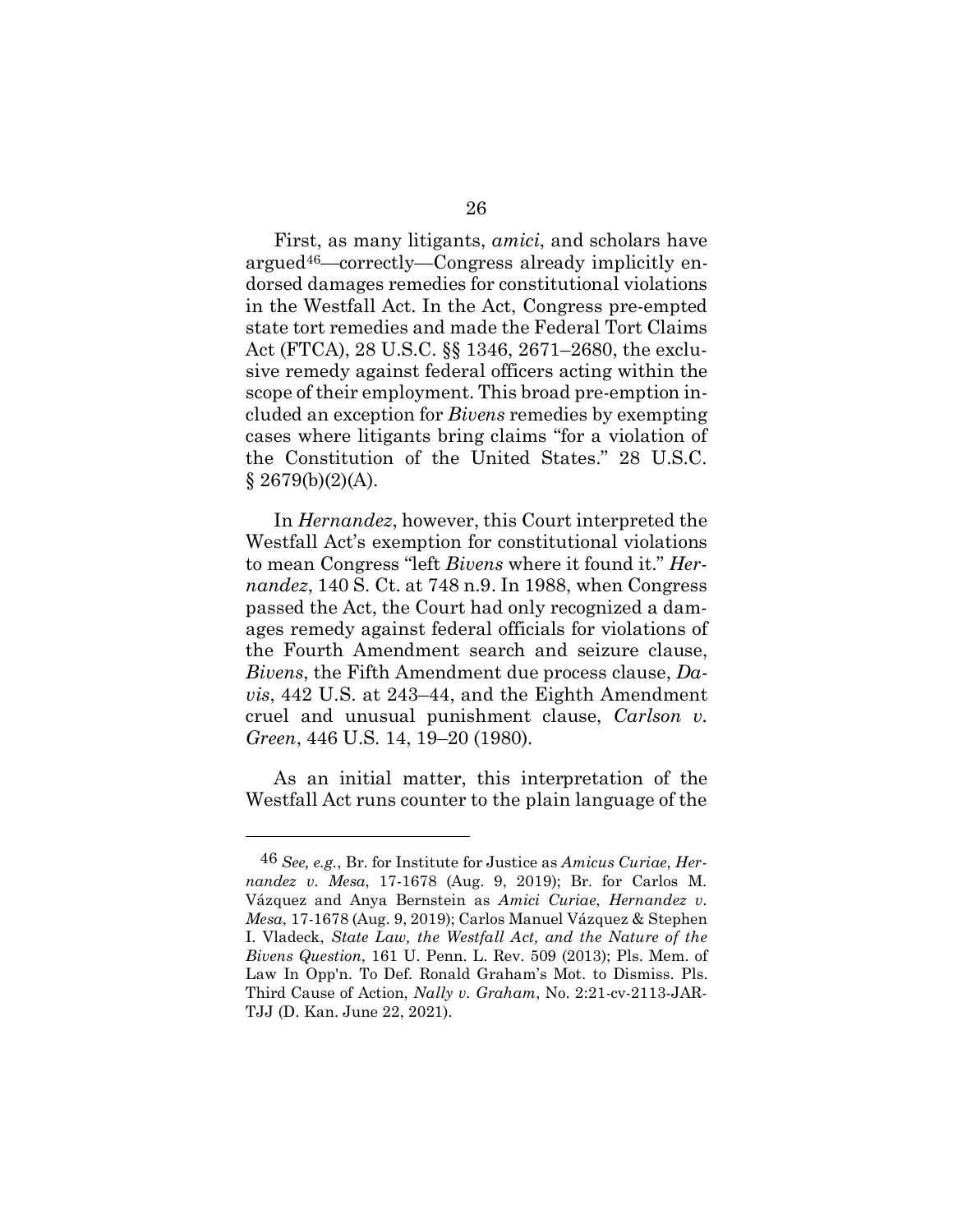statute, which broadly contemplates damages for "a violation of the Constitution of the United States." Further, Congress was aware of the Court's decisions in *Bivens*, *Carlson*, and *Davis* when it passed the Westfall Act, the latest of which was decided eight years prior. Congress could have easily specified if it indeed intended to "leave *Bivens* where it found it" in 1988, but did not.

Second, it would be inconsistent with the Framers' intent to leave the enforceability of the fundamental protections contained in the Bill of Rights, and related limits on government authority, to the government it-self.<sup>[47](#page-38-0)</sup> A government unbound by these protections was what Jefferson and Madison feared—a government that could readily deny Americans their liberties. *See supra* note 7. For hundreds of years, dating back to the Founding, speech has been used as a tool for dissent and criticism of government, as the Framers intended[.48](#page-38-1) Here, Respondent Boule criticized Petitioner Egbert, a federal official, by filing complaints about him.[49](#page-38-2) In *Nally v. Graham*, students, student journalists, and faculty were all chilled from engaging in expression critical of the university administration[.50](#page-38-3) Speakers exercise their rights to free speech to criticize everyone from the President of the United

<span id="page-38-0"></span><sup>47</sup> Vázquez, *supra* note 40, at 1934. This concern is not similarly salient when the question is whether a remedy is available for a statutory right because Congress, not the Framers, created the right.

<span id="page-38-1"></span><sup>48</sup> *See supra* Section I.A.

<span id="page-38-2"></span><sup>49</sup> *Boul*e, 998 F.3d at 386.

<span id="page-38-3"></span><sup>50</sup> *Nally*, 2021 WL 3206348 at \*2–3.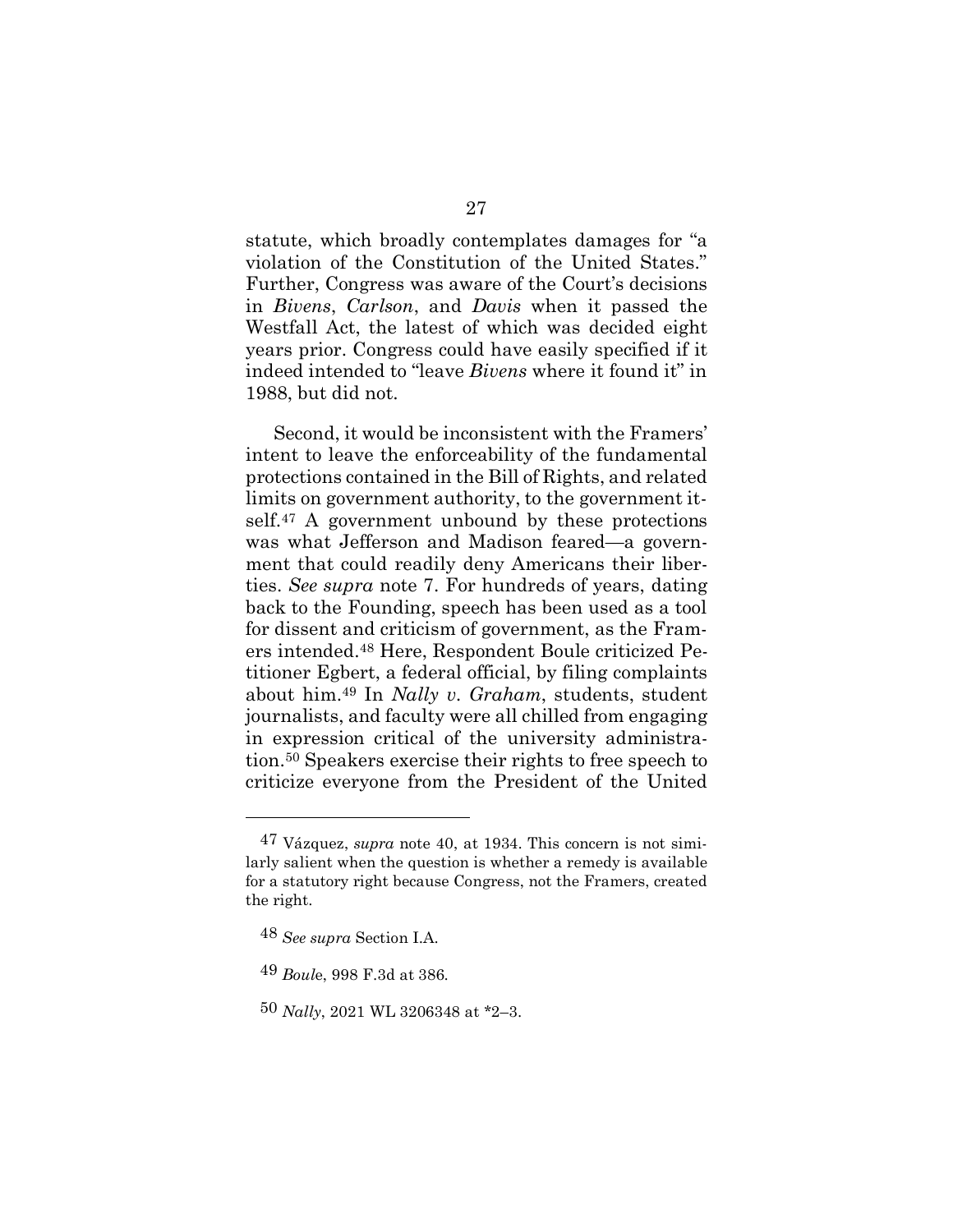States to federal law enforcement officials to members of Congress themselves. A damages remedy for violation of the fundamental right to free speech is supported by the common law and consistent with free speech's foundational role in a democracy—Congress need not explicitly open the door.

Third, Congress cannot rationally be expected to explicitly authorize a damages remedy for First Amendment retaliation claims. Congress, in fact, can be *expected* to "underprotect the constitutional limits on federal officials" because those limits restrict the ability of officials to enforce the laws Congress itself enacts[.51](#page-39-0) Opponents of expanding *Bivens* might argue this structural reality means special factors do counsel hesitation before recognizing an implied cause of action, because a damages remedy may hinder the execution of federal laws. But this argument, too, fails to consider the fundamental role of free speech in democratic governance because it effectively leaves the fox in charge of the henhouse—Congress is certainly not likely to protect the expressive rights of its critics. It runs counter to the very nature of the First Amendment's protections and to rational expectations of Congress to forbid the recovery of damages when federal officials engage in retaliation against speech.

<span id="page-39-0"></span><sup>51</sup> Vázquez, *supra* note 40, at 1934–35.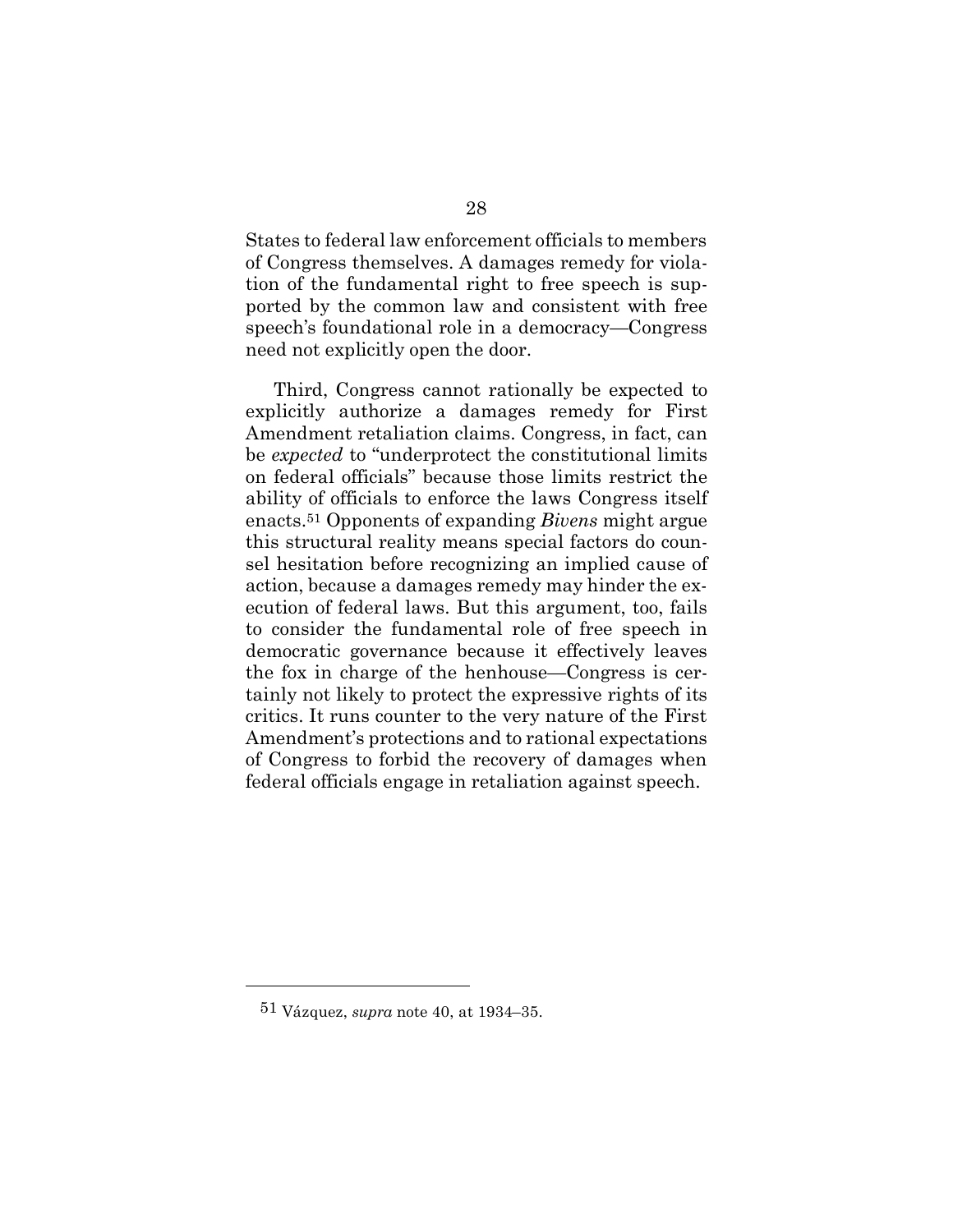## **D. The judiciary is well-suited to evaluate First Amendment retaliation claims to remedy the deprivation of a fundamental right.**

Recognizing a *Bivens* remedy for First Amendment retaliation will not charge the federal judiciary with the evaluation of new or inappropriate claims because First Amendment retaliation claims are a settled way to plead past violations of a speaker's First Amendment rights.[52](#page-40-0)

In *Hernandez*, the Court reasoned that the universe of statutorily available remedies reflects the grand compromise of Congress, the outcome of the American political process. *Hernandez*, 140 S. Ct. at 741–42. But the Founders drafted the Bill of Rights without the benefit of today's universe of jurisprudence on First Amendment claims. And Congress was unlikely to take the affirmative step of explicitly recognizing a damages claim for First Amendment retaliation, *see supra* Section III.C.

<span id="page-40-0"></span><sup>52</sup> *Crawford-El*, 523 U.S. at 592; *D.B. v. Esposito*, 675 F.3d 26, 43 (1st Cir. 2012); *Cox v. Warwick Valley Cent. Sch. Dist.*, 654 F.3d 267, 272 (2d Cir. 2011); *Lauren W.* ex rel. *Jean W. v. DeFlaminis*, 480 F.3d 259, 267 (3d Cir. 2007); *Suarez Corp. Indus. v. McGraw*, 202 F.3d 676, 685–86 (4th Cir. 2000); *Brown v. Jones Cnty. Junior Coll.*, 463 F.Supp.3d 742, 760 (S.D. Miss. 2020) (citing *Keenan v. Tejeda*, 290 F.3d 252, 258 (5th Cir. 2002)); *Anders v. Cuevas*, 984 F.3d 1166, 1175 (6th Cir. 2021); *Bridges v. Gilbert*, 557 F.3d 541, 546 (7th Cir. 2009); *Bennie v. Munn*, 822 F.3d 392, 397 (8th Cir. 2016); *Koala v. Khosla*, 931 F.3d 887, 905 (9th Cir. 2019); *Worrell v. Henry*, 219 F.3d 1197, 1212 (10th Cir. 2000); *Bennett v. Hendrix*, 423 F.3d 1247, 1250 (11th Cir. 2005); *Aref v. Lynch*, 833 F.3d 242, 250 (D.C. Cir. 2016).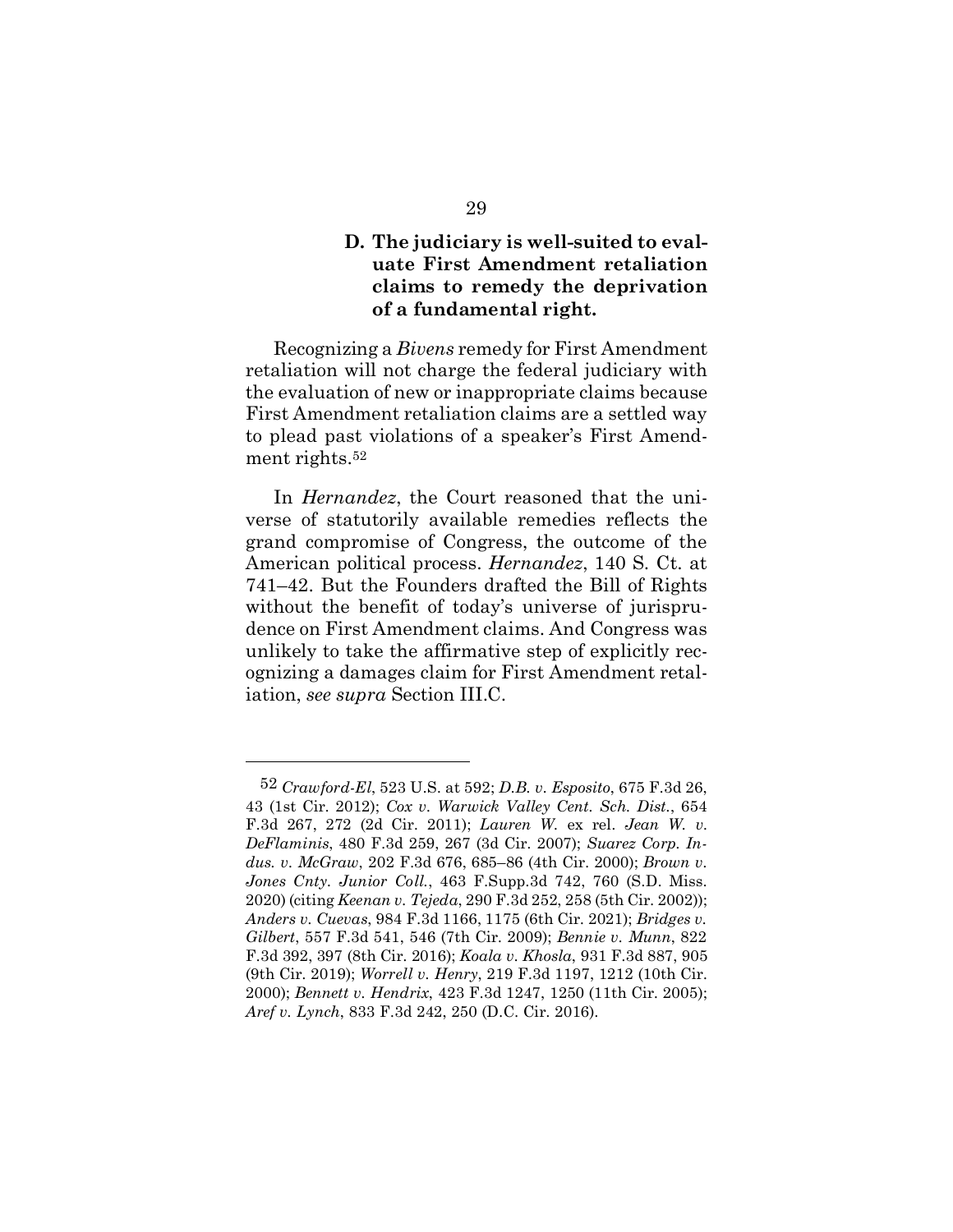This well-settled claim provides a workable standard for the judiciary, which will continue to preside over litigation of First Amendment claims against state actors regardless of the outcome of this case. The first two elements of a First Amendment retaliation claim are that the speaker engaged in constitutionally protected activity and that a state actor takes adverse action against the speaker. *Nieves v. Bartlett*, 139 S. Ct. 1715, 1722 (2019) (quoting *Hartman v. Moore*, 547 U.S. 250, 256 (2006)). In most circuits, the adverse action must be such that it would chill a person of ordinary firmness from continuing to engage in protected activity.[53](#page-41-0) The third element requires that the speaker establish a causal connection between the official's retaliatory motive and their injury. *Nieves*, 139 S. Ct. at 1722 (citing *Hartman*, 547 U.S. at 259).

The first prong is an objective standard that can be measured against established bodies of law. The second prong, including the "ordinary firmness" test, involves a mixed question of fact and law but can also be measured against established bodies of case law concerning that test and what constitutes an "adverse action." Unlike the first two elements, the determination of whether the state actor's conduct was substantially motivated by the speaker's protected activity requires fact-intensive inquiry—although in some cases it is straightforward. *Id*.

Further, courts have developed a number of forms of objective evidence from which to determine whether

<span id="page-41-0"></span><sup>53</sup> *See, e.g.*, *Bennie*, 822 F.3d at 397; *Worrell*, 219 F.3d at 1212. This Court's decisions in *Nieves* and *Hartman* to not address the ordinary firmness test.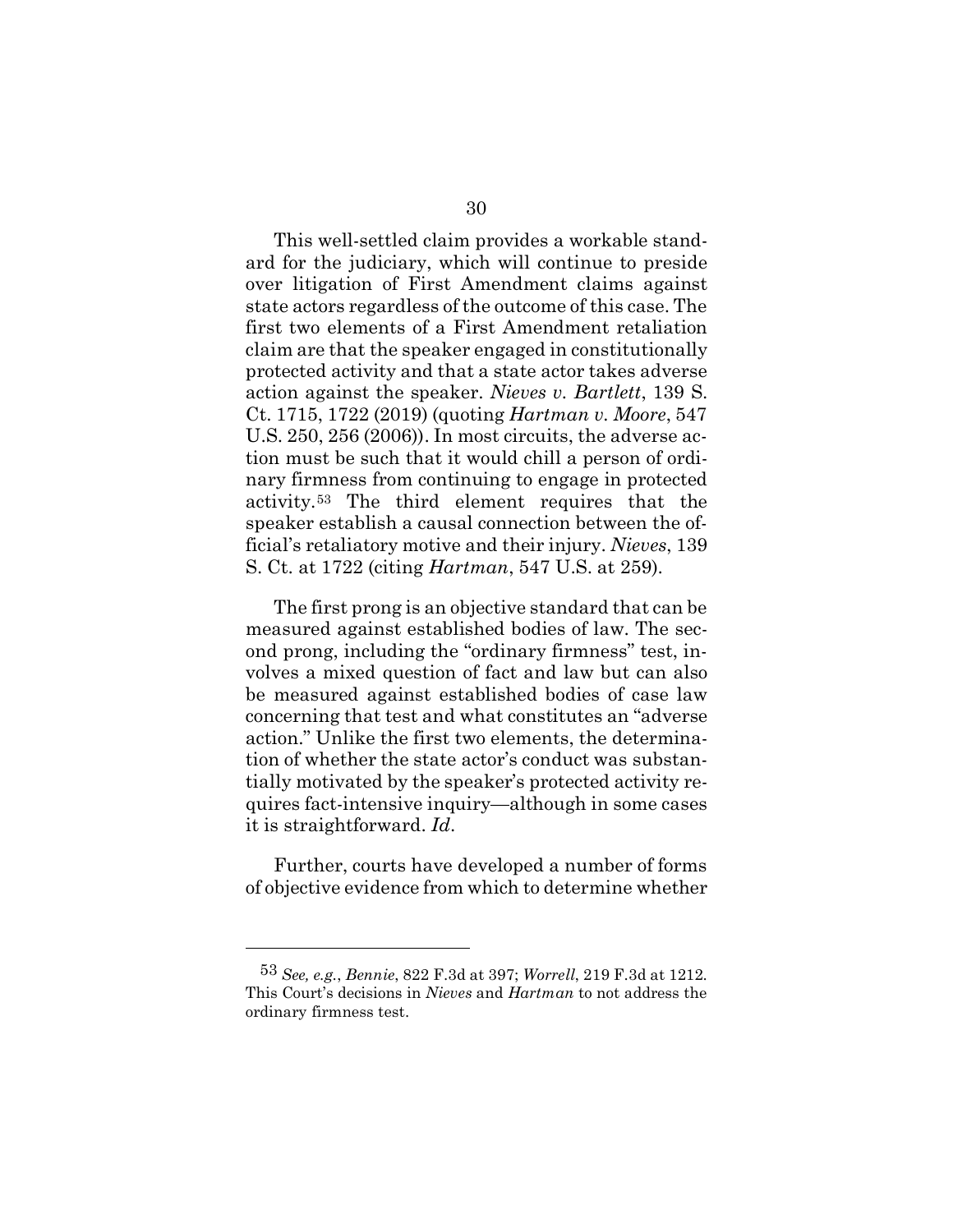a speaker has satisfied the causation element[.54](#page-42-0) Just like the district courts in *Dyer*, *Himmelreich*, and *Jerra*, the district court in this case evaluated Respondent Boule's First Amendment claim without apparent issue.

Judicial hostility towards a speaker's First Amendment retaliation claim—not necessarily on its merits, but by virtue of the fact that it is not one of the claims litigants raised in *Bivens*, *Davis*, or *Carlson* should not preclude a remedy for an enumerated right. Recognizing a remedy here will not present an undue burden on the judiciary to consider a "new" *Bivens* claim, because First Amendment retaliation is a long-settled and familiar cause of action.

#### **CONCLUSION**

For the above reasons, and those presented by Respondent, this Court should affirm the Ninth Circuit and recognize a *Bivens* claim for First Amendment retaliation where a speaker faces retaliation from a federal government official because of their speech, and the harm is not ongoing but completed and therefore cannot be remedied by injunctive or other non-monetary relief.

<span id="page-42-0"></span><sup>54</sup> *See, e.g.*, *Lauren W.* ex rel*. Jean W. v. DeFlaminis*, 480 F.3d 259, 267 (3d Cir. 2007) ("[A] plaintiff usually must prove either (1) an unusually suggestive temporal proximity between the protected activity and the allegedly retaliatory action, or (2) a pattern of antagonism coupled with timing to establish a causal link.") (citations omitted); *Wenk v. O'Reilly*, 783 F.3d 585, 595– 600 (6th Cir. 2015) (finding causation could be inferred from plaintiffs' evidence that defendant took adverse action shortly after protected speech).